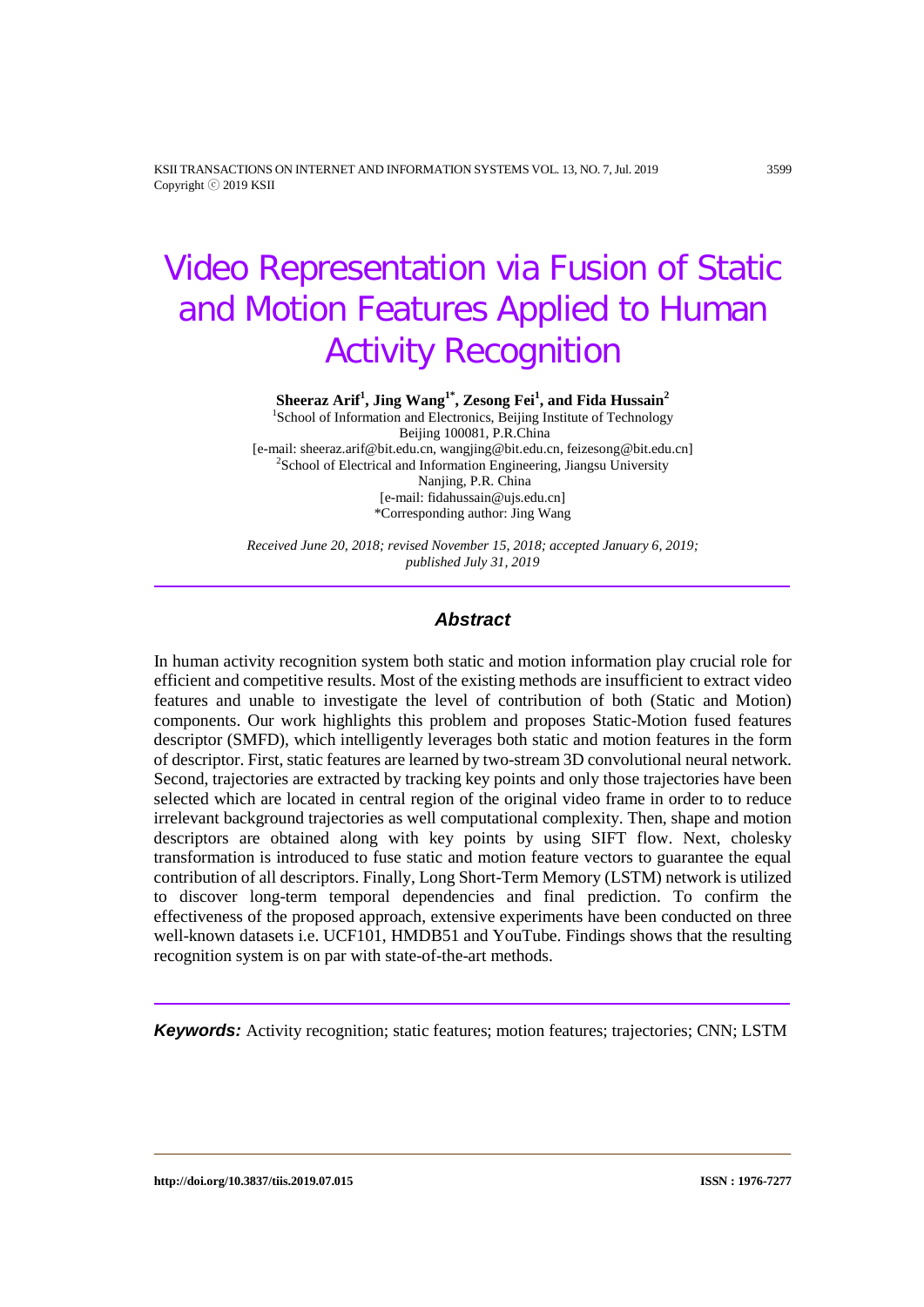3600 Sheeraz et al.: Video Representation via Fusion of Static and Motion Features Applied to Human Activity Recognition

# **1. Introduction**

Recently, automatic human activity recognition has become a great concern topic in the field of computer vision due to its potential and practical applications in different field such as human computer interaction, sports, healthcare, surveillance and robotics. Video captured from different devices show lots of variations such as variations in environment and variations in recording setting. Variations in environment are due to the occlusion, background cluttering, camera motion, noise and view point. Variations in video recording also cause different kinds of noise in different lighting conditions. To address these challenges, there is immense need of effective and robust activity recognition system to achieve best performance.

Information in videos are in two-dimensional domain such as static information and motion pattern. Static information is related to the background and still objects, which are very important for recognizing an activity in video. Motion information also plays an important role to capture activities related to each actor in the video independently. Therefore, to achieve the ideal recognition system, it is necessary to leverage powerful features from both static and motion components. A number of reference papers have suggested that the combination of different features extracted from different channels can make the framework more specific and robust.

In the past decade, considerable pioneer research efforts have been carried out for action recognition and changed rapidly. Early attempts are an extension of static image based representations and pattern recognition. Many researchers designed descriptors and their extensions on Hand-Crafted features to characterize visual appearance and motion dynamics. HOG (Histogram of oriented gradient) [1] extended into HOG-3D descriptor [2] by kleser et al. Scovanner et al. expanded SIFT (Scale-invariant Feature Transform) into SIFT-3D [3]. Spatial interest point method has been extended into STIP (Spatio-temporal Interest Points) [4]. These aforementioned techniques are easy to implement but very labor intensive. Many trajectory-based approaches [5-8] have been proposed to explore the underlying motion. In these approaches, trajectories are formed in groups to extract features and then local descriptors such as HOG, HOF (Histogram of Optical Flow) [9] and MBH (Motion Boundary Histogram) [7] are computed to represent shape, appearance and motion. These trajectory-based approaches achieved remarkable results and able to present complicated motion effectively. However, they suffer from number of weaknesses such as presence of redundant trajectories caused by camera motion and background. In addition, the extraction of trajectories and computation of descriptors is very complicated and may lack discriminative power for action recognition.

More recently, Convolutional Neural Network (CNN)  $[10 - 12]$  has become the research hot spot due to its pre-trained ability and automatic learning of deep representations from raw action videos. One of the prominent method is 3D CNN [13 -15], which is 3D extension of the standard 2D CNN by considering time-domain as third dimension to simultaneously encode both spatial and temporal cues. These deep learning methods provide high discriminative capacity and obtained promising results for action recognition. However, CNN based method only capture the temporal motions in short scale and lack the ability to capture long-range temporal dynamics. Moreover, CNN based method ignore the intrinsic difference between spatial and temporal domain. This problem is addressed by recurrent neural network [16 - 18], which shown remarkable performance on feature representation and temporal dynamic modeling. Especially, LSTM [19] is very popular for its effectiveness for modeling video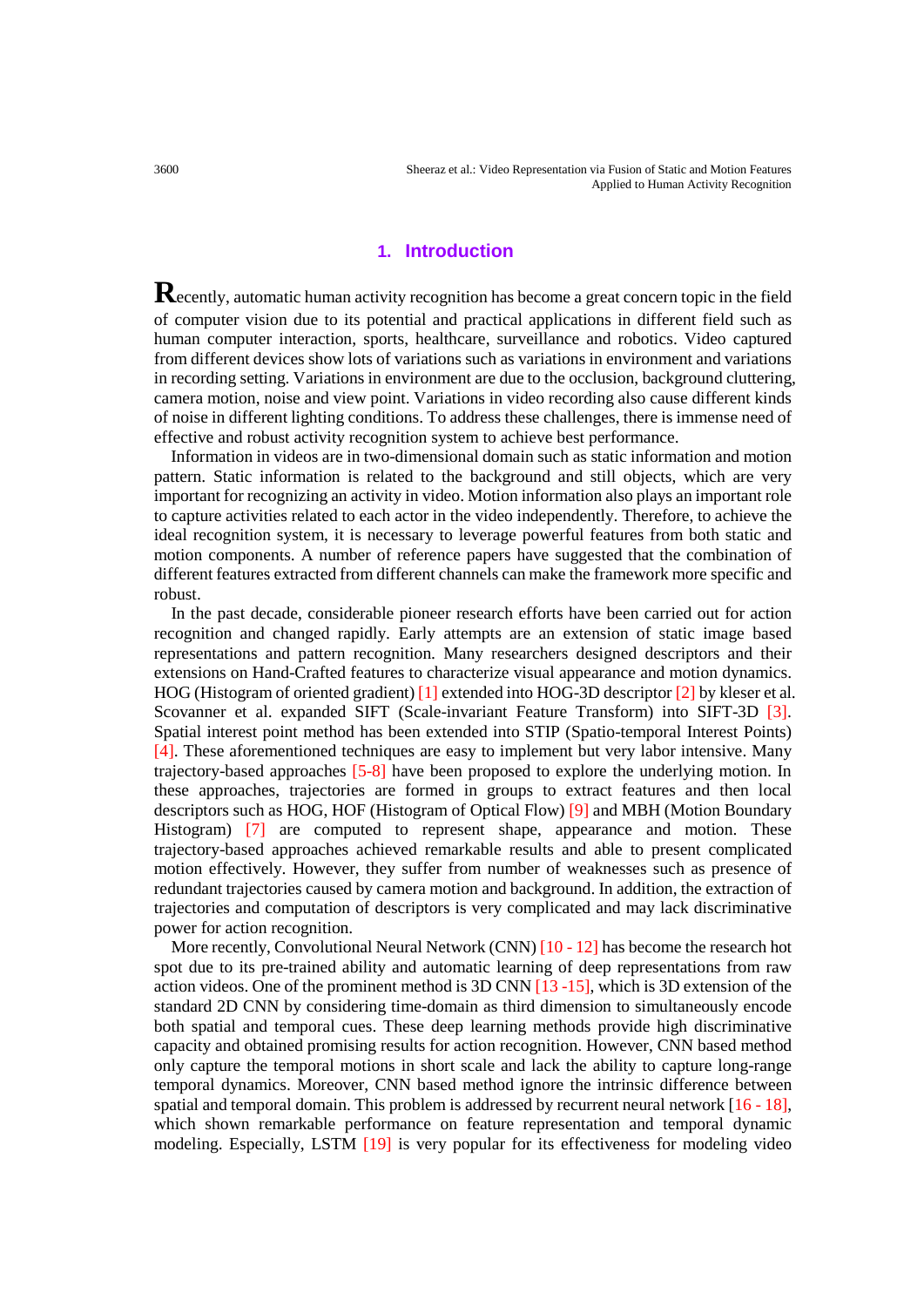frames. Most of the research works [16, 18, 20] presented combination of deep learning network and LSTM, in which input to the LSTM are the high-level features extracted from the top fully-connected layer of CNNs.

In the light of the above discussion, this work is focused on fusion of both static and motion components for robust and efficient video activity recognition. We argue that merging of features extracted from different domains can really boost up the generalization ability of action recognition. Handcrafted methods are more capable of capturing motion patterns in longer temporal duration while high-level features can complement the low-level features. This work intelligently leverage the CNN generated static features and manually generated motion features. First, we propose the relevant trajectory method to reduce the computation and irrelevant background trajectories then we introduce the cholesky decomposition method to make sure the equal contribution of each (static and motion) features. Finally, the fused vectors are submitted to LSTM network to discover dynamic temporal patterns to get the high level of classification. Several extensive experiments have been carried out on different publically available datasets and achieved better results, which make our system on par with existing state-of-the-art approaches. The main contributions of this research work are summarized as follows:

- 1- Our propose end-to-end system, successfully leverage multiple modalities (hand crafted, deep learning and recurrent neural network) and beneficial for better recognition accuracy.
- 2- To reduce the background irrelevant trajectories, we apply central region process to get the most relevant trajectories, since object of interest mostly occupies the central region.
- 3- We introduce an effective fusion model for static and motion based on cholesky transformation, the combined fused descriptor contain the essence of both domain and vital for activity recognition
- 4- Different experiments have been conducted by varying static-motion contribution ratio, we achieve the optimum contribution value, which is beneficial for a better recognition rate.
- 5- LSTM network is used to capture underlying temporal dynamics and experimentally demonstrate the super performance of our method when evaluated on publically benchmark datasets.

The rest of article is organized as follows: Section 2 provides an overview of the related works. In section 3, we explain our approach in detail. Fusion and classification methods are addressed in section 4 and section 5 respectively. In Section 6, we demonstrate the experimental evaluation. Finally, conclusion is drawn in section 7.

# **2. Related Work**

Our proposed approach is based on multi-model system, so we distribute our related work into following different recognition models.

# **2.1 Hand-crafted based representations**

Early research efforts mainly rely on hand-crafted local features and have become effective representations. Most of theese approaches used detectors to define informative regions,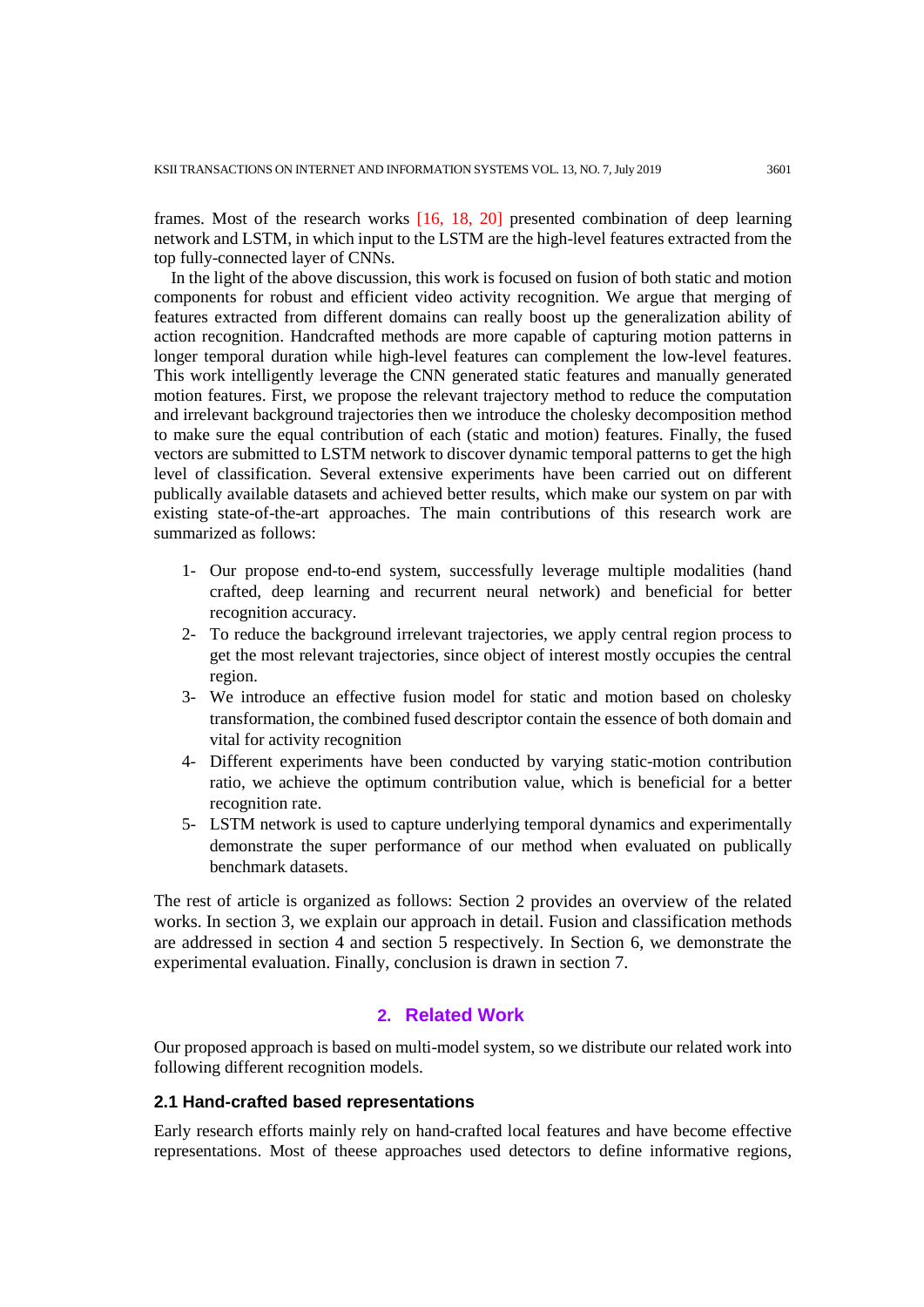which are robust to video noise and background clutter. In [4], Harris3D detector has been proposed to effectively extract the salient regions. Hessian detector  $[20]$  is used for blob detection in images. 3-D SIFT [3] and cuboid [21] have shown effectiveness and robustness against noise and partial occlusion. These aforementioned approaches commonly focus on extracting texture and edge characteristics defined by interest points. However, these approaches blend together different types of motion related to human action thus resulting in a loss of discriminative power. Meanwhile many trajectory-based feature extraction methods have been introduced to facilitate motion information in effective way. Dense trajectory features (DTF) [5], make it possible to separate different types of motion information from background information but these methods do not effectively blend the different types of motion related to a human action. Many hand-crafted local descriptors such as HOG-3D [2], histogram of oriented gradient (HOG) [1], histogram of optical flow (HOF) [9] and motion boundary histogram (MBH) [7] have shown remarkable performance. These approaches extract the 3D volume around the interest points. However, unable to capture the local contents and classify the complex actions. Improved DTF (iDTF) [8], which is considered as state-of-the-art method makes use of sample interest points and optical flow to extract dense trajectories and represents each trajectory using different descriptors such as (HOG), (HOF), (MBH). IDTF uses a human detector to suppress camera motion by estimating homography and able to effectively represent the complex motion of human action. However, various issues such as presence of irrelevant and redundant trajectories and computational complexity still need to be addressed in satisfactory way.

# **2.2 Deep learning-based representations**

Due to the remarkable success of deep CNNs in several domains such as speech recognition, object recognition and image classification, recent research is directed to deep learning-based models for action recognition. Many early methods are based on convolution neural networks (CNNs) to learn deep video representations. Ji et al. [13] and Tran et al. [14] extended 2D ConvNet to a video domain and tested ConvNet with deep architecture on short datasets and large datasets respectively. Two-stream ConNet designed by simonyan et al. [11] containing spatial and temporal dependecies has achieved remarkable performance. Deep ConNets are automatic end-to-end trainable networks, and there engineering process for feature representation is not labour-intensive and complicated. We can characterized the deep features by their highly sparsity and discriminative capacity. Despite these strengths, deep learning based approaches still suffer from a number of limitations. CNN-based networks only capture temporal dynamics and ignore the intrinsic difference between spatial and temporal domain. Another problem associated with these methods is that they highly rely on large training datasets while most of the available datasets are very small.

## **2.3 RNN based representations**

Many researchers learn video representation by using Recurrent Neural Network (RNN) due to its ability for modelling video sequences and its multi-disciplinary applications. Especially, LSTM [19] overcome the weaknesses of short-snippet learning approaches by capturing the long range temporal dynamics and has proven very successful in actions prediction and sequence generation tasks. In most of the research works [16, 18, 22, 23], high-level features abstracted from the fully-connected layer of CNN are the input of LSTM, which lack the fine action details in video sequences. Multiple layers recurrent networks and various feature fusion techniques have been introduced in  $[24 - 25]$ , which are indeed very effective in action recognition tasks. Recently, attention based methods [26 - 27] have been combined into LSTM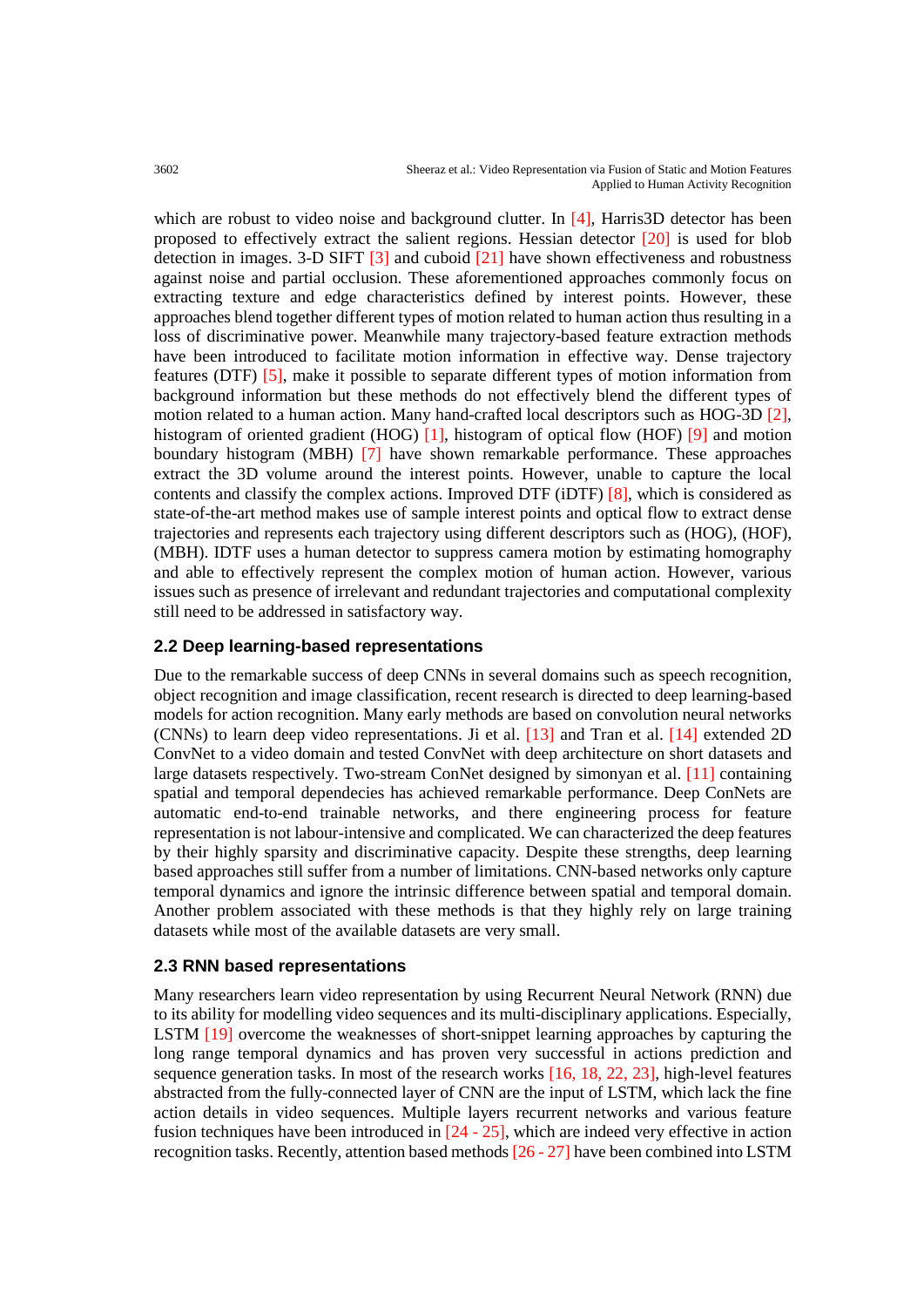to emphasizing the key spatial-temporal segments. However, in  $[26]$ , attention mechanism largely ignore the spatial cues while method presented in [27] ignores the motion cues of actions. Appearance and motion cues are integrated in [28], which lacks rich spatio-temporal components among video sequences.

#### **2.4 Fusion based representations**

Information extracted from different channels/domain can be very effective in various recognition tasks. 3D convolution is applied on stacke of images in [13 - 14] to perform feature level fusion. Auto-encoder and correlation analysis are proposed in [29] to fuse the features obtained from RGB and depth images. Direct concatenation of Flow and RGB features is introduced in [30 - 31]. Many authors proposed late fusion techniques at the output level in their research work [10, 30] to train two-stream network. Different from previous proposed method, our work intelligently incorporates the static and motion cues obtained from different domain. Our propose fusion method provides the power to control the equal contribution of each domain in exact numbers. The resultant fused descriptor is then input to the LSTM network to identify the spatio-temporal regions and certainly beneficial for action recognition enhancement.



## **3. Methodology**

This section illustrates our framework, which input an untrimmed snippets video and classify the human activity accordingly. The overall flowchart of our method is demonstrated in **Fig. 1**. We explain the detail description of each component i.e. extraction of static and motion features, fusion method and activity classification by LSTM in subsequent sections.

#### **3.1 Extraction of Static Features**

First, we capture static features of video by using widely used two-stream 3D ConNets [13]. Static features include still objects and background information which is very important for determining an action in such scenario, where body movements of group of actors are similar such as group of people fighting is nearly related to body movement of sports event e.g., wrestling. We can decompose a video into two stream i.e. RGB stream and flow stream. RGB frame represented by high dimensional features such as background, objects and actors. As, our frame work consist of different modalities to learn static and motion features. This section is focus on abstracting static features. RGB frames are fed into classic deep convolutional network similar to the two-stream 3D ConNets [13]. Our framework utilizes only spatial stream and accept RGB clips to extract static features, as RGB single frame usually encode static information.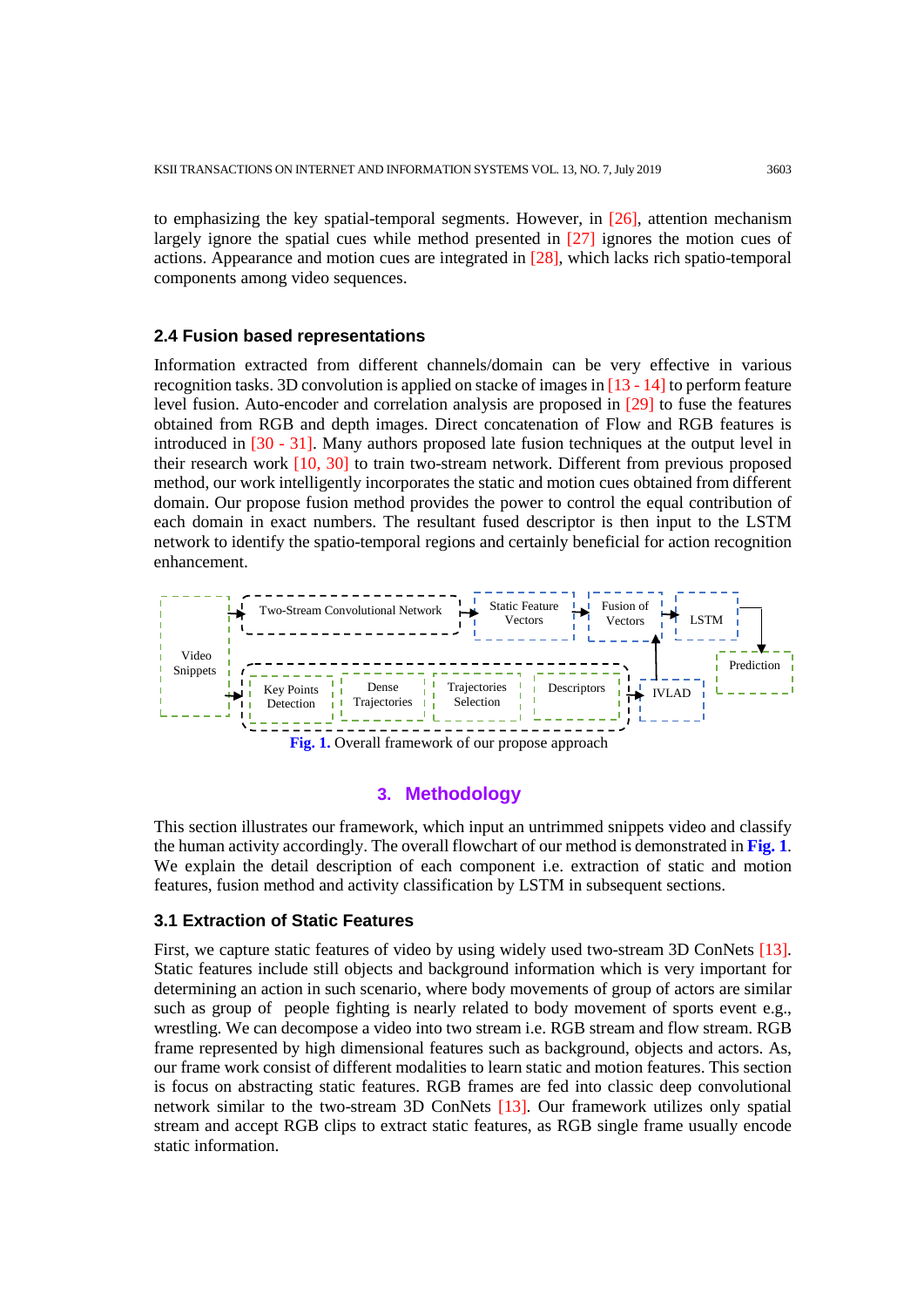CNNs is a depth model consists of trainable filters and pool operations for abstracting spatiotemporal features hierarchy with increasing degree of complexity. Increasing number of layers enhance the degree of extraction of features learned by filters. Usually, bottom layers are used to learn underlying features such as edge and color and final layers captures the complete key features. There are different variants of CNNs are available and two-stream 3D ConNets [13] is very popular among them, which is ideal network to learn spatio-temporal information simultaneously in end-to-end fashion. The architecture of this network consists of 8 convolutional layers, 5 pooling layers, 2 fully connected layers and then final softmax output layer. All 3D convolutional kernels are  $3 \times 3 \times 3$  with stride 1 and all pooling layers are  $2 \times 2 \times 2$ 2 with stride 2 except pooling layer1. Pooling layer 1 has the stride of 1 x 2 x 2 with intention to retain the spatial information in early phases. We utilize one-stream 3D ConNets, which takes only RGB clips as input. It adopts spatial 3D ConNet to extract static features for each video sequence clip. Clip level static features are captured from the first fully connected layer, which has 4096 output units.

# **3.2 Extraction of Motion Features**

This section highlights the extraction of motion information in the form of motion descriptors. We adopt hand crafted feature technique to capture motion patterns by arguing that traditional techniques can be extended to longer motion duration. So, it is possible to obtain and discriminate motion classes. Both CNN and traditional descriptors techniques process the input information in a region just like sliding window. Most of the traditional hand-crafted techniques follow the three basic steps to capture the feature vectors. 1- Detection of key/ interest points. 2- Extraction of trajectories. 3- Computation of descriptors to align the trajectories to obtain relationship among the trajectories.

# **3.2.1 Key point detection**

A video frame can be represented by evaluating the feature such as HOG, HOF and MBH on the group of key points. Instead of determining interest points, key points can be captured to compute local motion descriptor. Scale invariant feature transform (SIFT) [32 - 33] is suitable candidate to detect the key points. In our method, we utilize SIFT detector to map the spatial contents of frame such as location, scale and invariant features. A special kind of Gaussian function, which is also known as scale kernel function is used to extract features at different scale. At any point  $(x, y)$  of the frame with scale  $\phi$ , the Gaussian function can be given as  $G(x, y)$ *y,*  $\phi$ *)*. If scale space function is defined as  $F(x, y, \phi)$  of an image  $I(x, y, \phi)$ , the difference of Gaussian function *L* can be computed by following given equation (1).

$$
L(x, y, \phi) = F(x, y, C\phi) - F(x, y, \phi)
$$
 (1)

Where *C* is a constant. This difference of Gaussian function provides the scale-invariant points, which are also known as key points. So, it is likely to be expected, these multi-scale space based key points can characterize something change occur in better way than those points using single scale only.

# **3.2.2 Extraction of Selected Trajectories**

Trajectories are very essential to capture the local information of video, which guarantees the good estimation of foreground motion. The corresponding trajectories can be extracted by tracking the key points frame by frame. The method of tracking the key points is essentially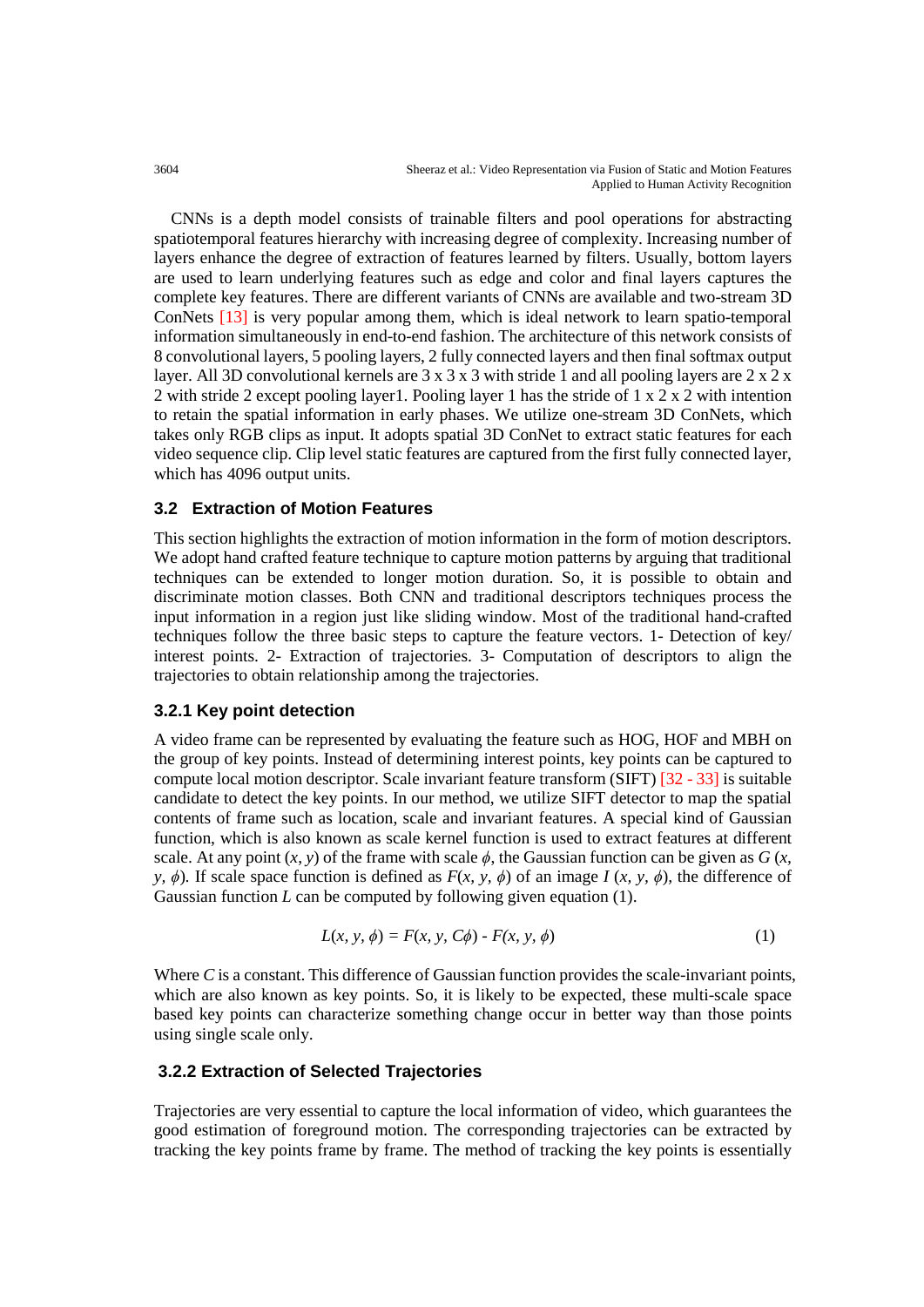similar as tracking the interest points [34 - 35]. In our method, we utilize these trajectories for computation of shape descriptor, which is very important component for activity recognition. We adopt the method of  $[34]$  for tracking spatial scale points by using median filter with one modification i.e., replacement the optical flow with SIFT flow  $[36 - 37]$ . The position of any point  $P_t = (x_t, y_t)$  in frame  $I_t$  can be tracked in frame  $I_{t+1}$  by applying median filter on SIFT flow within 3 x 3 patch:

$$
P_t = (x_b \, y_t) + (K_{3 \, x \, 3} \, * \, \omega_t) / (x_t, y_t) \tag{2}
$$

Where, *K* is the medial filter kernel of size 3 x 3 pixels. Once the SIFT flow field is computed, key points can be tracked without additional cost. The points  $(P_t, P_{t+1}, P_{t+2} ...)$  of subsequent frames can be concatenated to form trajectory.

 In order to achieve the computation efficiency, we argue that there are many redundant irrelevant background trajectories, which can cause to increase the computation complexity. To tackle this problem, we introduce very simple method to reduce the background trajectories by assuming that object of interest is often occupies the middle portion of the frame and so the relevant trajectories are. We choose the middle region of frame by selecting width and height as two-third of the original frame. If  $T$  is the original extracted trajectories, so  $T_r$  i.e. relevant trajectory can be selected or rejected by following criteria:

$$
T_r = \begin{cases} \text{select; if } (\overline{\mathbf{x}_r}, \overline{\mathbf{y}_r}) \subset \text{CR} \\ \text{reject; if } (\overline{\mathbf{x}_r}, \overline{\mathbf{y}_r}) \subset \text{CR} \end{cases}
$$
(3)

Where,  $(x_r, y_r)$  is the mean value of the coordinates  $(x, y)$  of selected trajectory  $T_r$ . In this way, we can ignore those trajectories which are related to background and only relevant trajectories can be selected.

#### **3.2.3 Computation of Descriptors**

Optical flow is considered as the most popular method for capturing motion information in video frames. It can be define as the displacement of pixel intensity *X* (*x, y*) in two consecutive frames i.e. *t* and  $t+1$  and can be defined as  $X(x-a, y-\beta)$ , where vector  $(a, \beta)$  is called optical flow. However, optical flow may not capture the change of semantics and motion accurately, in addition optical flow process is very complex and gets overwhelmed by the camera motion with respect to background. Recently, SIFT flow [36 - 37] is introduced as an alternative way and provides an effective way to demonstrate the displacement between key points in two consecutive frames.

 SIFT flow furnishes a compact way for obtaining the local descriptor and it is invariant to scale changes. We can utilize the key points to compute the gradient at point *X* and its surrounding grid points. A histogram can be constructed commonly known as histogram of oriented optical flow (HOF). The HOF can be defined as the probability density function of the optical flow at any particular point in the frame. It has been observed that it is very beneficial to decompose the gradient of optical flow at point *X* and surrounding points into its *x* and *y* directions. So, histogram known as motion boundary histogram (MBH) and can be constructed in both directions x and y respectively so we have  $MBH<sub>x</sub>$  and  $MBH<sub>y</sub>$ . The motion boundary histogram (MBH) is well known to cancel out the camera motion and distortions caused by camera motion. Thus, Sift flow can be utilized to represent a video by describing the key points using histogram of oriented gradients at the multiple scales instead of evaluating single scale at the group of interest points.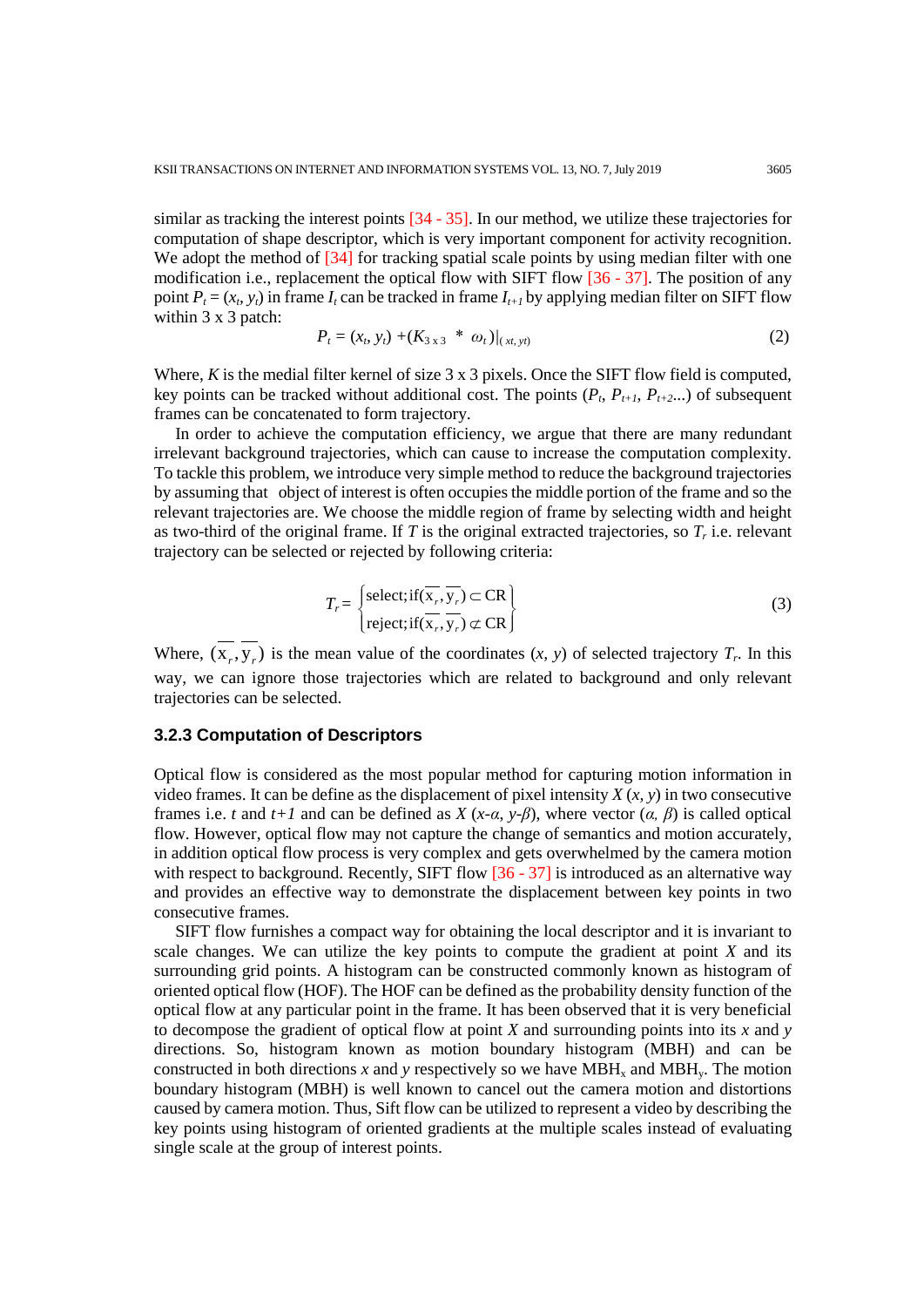The Sift flow *w* for the key point *p* can be obtained by solving the discrete optimization problem as in [38] for the frame *i*. All the different terms associated with sift flow can be represented by energy function  $E(w)$ , and can be given as in equation (4):

$$
E_i(w) = s_i(p) + w_i(p) + [u_i(p) + v_i(p)] \tag{4}
$$

Where, *w*(*p*) and *s*(*p*) are the flow vector and SIFT descriptor respectively at pixel point *p* of the *i*<sup>th</sup> frame. The last term, allow us to differentiate the vertical  $v(p)$  and horizontal  $u(p)$  flow. In this way, we can capture the motion feature vectors, which are useful to maintain the robustness against the rotation scale and viewpoints.

 In our method, we treat the Sift flow in the similar fashion as optical flow to compute the histogram of oriented Sift flow HOF-S and also motion boundary histogram in both direction *x* and y known as MBH-S<sub>x</sub> and MBH-S<sub>y</sub>. We split the key points and its neighbour points in 16 x 16 grid of four cells of dimension 4 x 4 in the frame. At each of the key point the gradient of pixel intensity variation can be computed. The space coordinate in every cell is divided in to 8 different bins to quantize the gradient orientation. The histogram of orientations for each cell can be constructed by counting the number of orientation in each of the 8 bins. So there are 16 cells in a frame and histograms of each individual cell can be combined to obtain 128 feature vectors. If there are *N* key points then each frame of video can be represented as *N* x 128 dimensional feature vector. In this way a set of feature vectors can be evaluated by using key points in the form of HOF-S, MBH-Sx and MBH-Sy. Moreover, we can compute the trajectory shape descriptor (TSD) by utilizing selected trajectories extracted in our previous subsequent section 3.2.2. These trajectories are traced by the key points and helpful in determining the movement of key points across the video. We set the maximum length of trajectory as 17 to avoid the drifting problem.

# **3.3 Feature Coding Scheme (iVLAD)**

We adopt improved vector of locally aggregated descriptor (iVLAD) [39] as feature representation method to aggregate all residual vectors i.e. motion feature descriptors and shape feature descriptors. In many recent research work, VLAD achieved the better results than other mid-level video representation schemes such as BoW and iFV. First, difference between each feature descriptor and its closest center is computed as residual vector and then *L2* normalization is applied to the residual vectors to yield the final VLAD vector. This process ensures the equal contribution of all descriptors.

# **4. Fusion Method**

Fusion of information extracted from several domains and channels can make the method more specific and enhance the robustness in activity recognition tasks. Our extracted static and motion features define the internal relationship but the final accuracy depends on the ratio of contribution of each domain. Our fusion method is based on Cholesky decomposition, which has the tendency to precisely control the contribution of both static and motion domains empirically for the final fused descriptor. An abstract version of cholesky transformation is described below.

 According to cholesky transformation, two random variables with unknown correlation can be transformed into new variables with known correlation. If *R* and *S* are two random variables without any correlation and these two random variables can be transformed into two new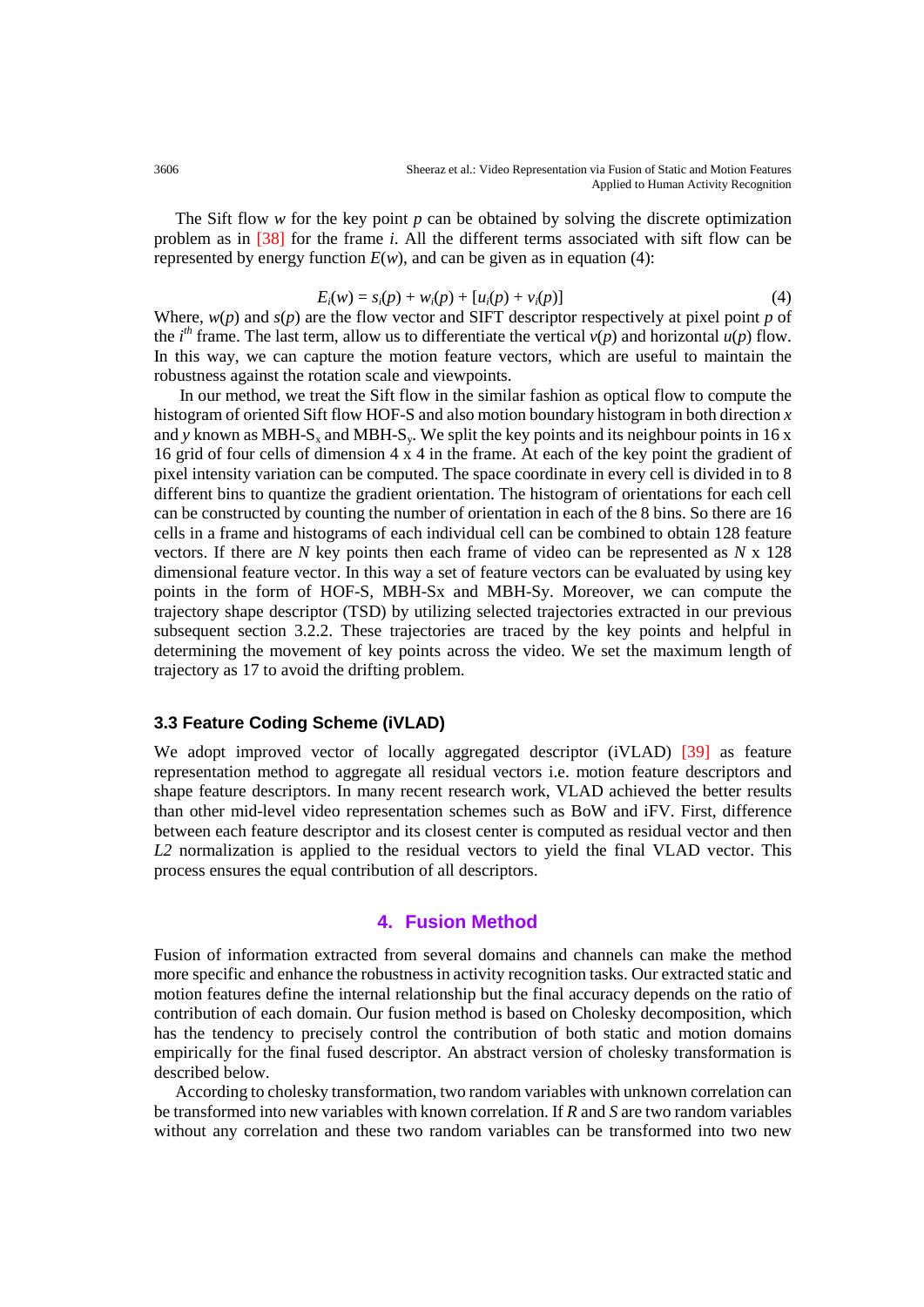random variables (*Y* and *Z*) with known correlation *ρ*. This transformation can be represented by equation (5).  $\overline{a}$ 

$$
\begin{bmatrix} Y \\ Z \end{bmatrix} = \begin{bmatrix} 1 & 0 \\ \rho & \sqrt{1 - \rho^2} \end{bmatrix} \times \begin{bmatrix} R \\ S \end{bmatrix}
$$
 (5)

So that,  $Y = R$ 

and

$$
Z = \rho R + \sqrt{1 - \rho^2} S \tag{6}
$$

The above representation ensures the correlation between two transformed random variables *Y* and  $Z$  is  $\rho$ . By following the above property of the cholesky transformation, we can fuse our static and motion vectors with the known correlation. Let suppose *A* and *B* be static and motion vectors respectively. Cholesky transformation can be applied to these two static and motion vectors with the correlation  $\rho_I$  in the following manner.

$$
\begin{bmatrix} Y \\ Z \end{bmatrix} = \begin{bmatrix} 1 & 0 \\ \rho_1 & \sqrt{1 - \rho_1^2} \end{bmatrix} \times \begin{bmatrix} A \\ B \end{bmatrix}
$$
 (7)

Therefore,  $Y = A$ 

$$
Z = \rho_1 B + \sqrt{1 - \rho_1^2} B \tag{8}
$$

Similarly, to control and guarantee the contribution of both vectors, this transformation can be applied to motion vector *B* and static vector *A* with correlation  $\rho_2$ .

$$
\begin{bmatrix} S \\ M \end{bmatrix} = \begin{bmatrix} 1 & 0 \\ \rho_2 & \sqrt{1 - \rho_2^2} \end{bmatrix} \times \begin{bmatrix} B \\ A \end{bmatrix}
$$
 (9)

$$
S = B
$$
  

$$
M = \rho_2 A + \sqrt{1 - \rho_2^2} A
$$
 (10)

Again, cholesky transformation guarantees the following two properties.

- 1)  $\rho_1$  is the correlation between vectors *A* and *B*.
- 2)  $\rho_2$  is the correlation between vectors *B* and *A*.

Therefore, if the values for  $\rho_1$  and  $\rho_2$  are selected in such a way that they satisfied the following rule,

$$
\rho_2 = \sqrt{1 - \rho_1^2} \tag{11}
$$

In this way, it can guaranteed that  $Z = M$ ,  $\forall A, B, \rho_1, \rho_2$ . Hence, the resultant vector *E* can be obtained by following relation,

$$
E = Z = M \tag{12}
$$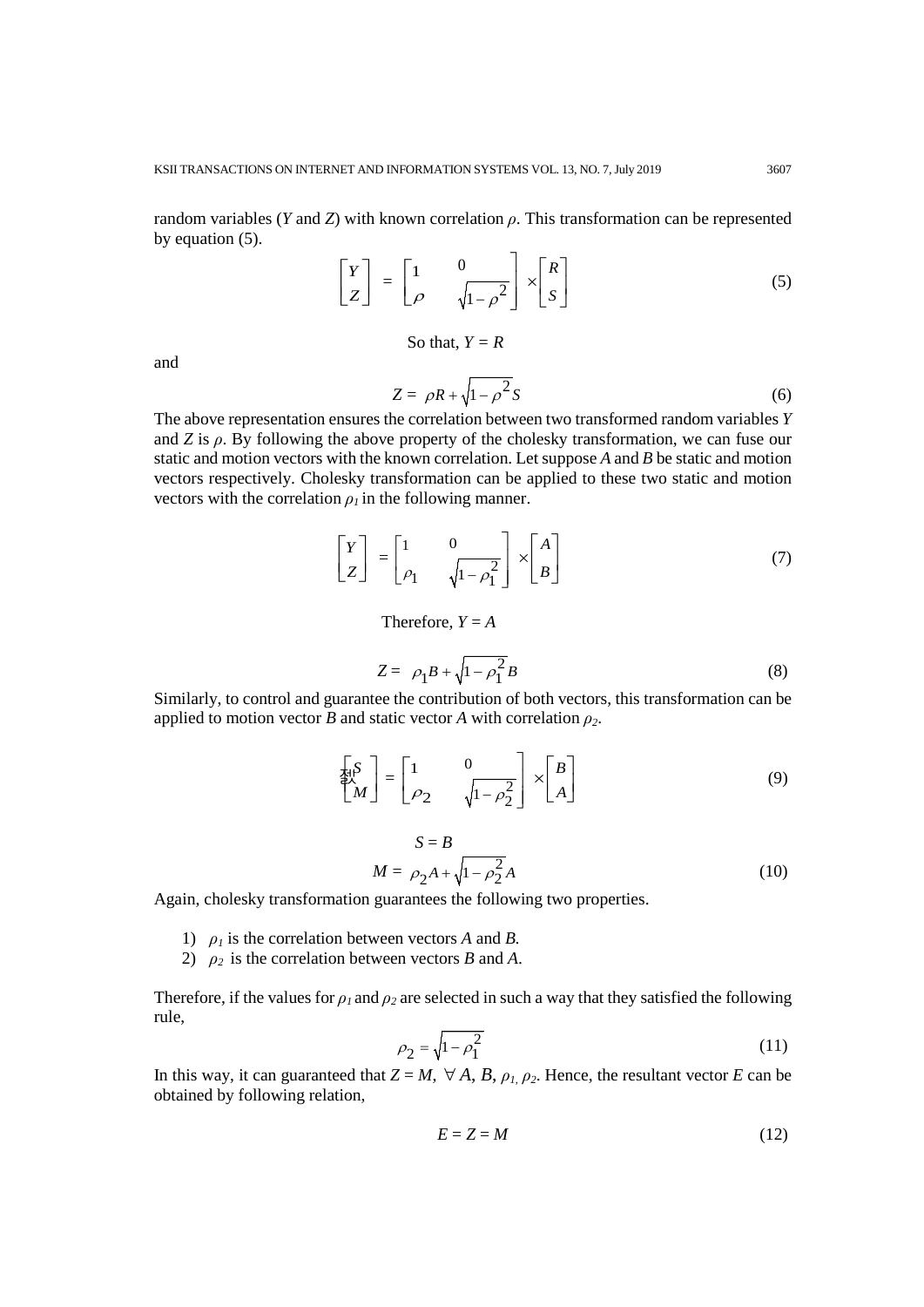Where the correlation between *E* and *A* is  $\rho_1$  and the correlation between *E* and *B* is  $\rho_2$ . Here *A* and *B* represent our extracted static and motion vectors whereas *E* represents the resultant vector. This representation lead us to an important intuition: by choosing the value of  $\rho_l$ , we can choose the degree to which the static and the motion features contribute for our resultant vector. In our upcoming section 6.3.2, it is also shown, how this property is used to explore, the optimal contribution of both static and motion domain information for recognising actions.

# **5. Action Prediction by LSTM Network**

## **5.1 Long Short-Term Memory (LSTM)**

For analysing the hidden sequential patterns, it is natural choice to use RNN to encode the temporal structure of extracted sequential features. In video visual information is represented in many frames which help in understanding the context of an action. RNN can interpret such sequences but in case of long term sequences, it usually forget the earlier input sequence. LSTM has been designed to mitigate the vanishing problem and to learn the long-term contextual information of temporal sequence. LSTM [19] is one kind of recurrent networks, which can capture the long-term dynamics and preserves sequence information overtime. In addition, in LSTM gradient does not tend to vanish when trained with back propagation through time and it can keep the certain state in memory for longer period of time. Its special structure with input, output and, and control gates control the long term sequence pattern identification. The gates are adjusted by sigmoid unit that learns during training when to open and close.



 **Fig. 2** demonstrates the architecture of a LSTM cell with the working of three existing gates.  $x_t$ ,  $c_t$ ,  $h_t$  and  $y_t$  stand for input vector, cell state, hidden state and output at the  $t<sup>th</sup>$  state, respectively. The output  $y_t$  depends on hidden  $h_t$  state, while  $h_t$  depends on not only the cell state  $c<sub>t</sub>$  but also its previous state. Intuitively, the LSTM has the capacity to read and write to its internal memory, and hence maintain and process information over time. LSTM neuron contains an input gate  $i_t$ , a memory cell  $c_t$ , a forget gate  $f_t$ , and an output gate  $o_t$ . At each time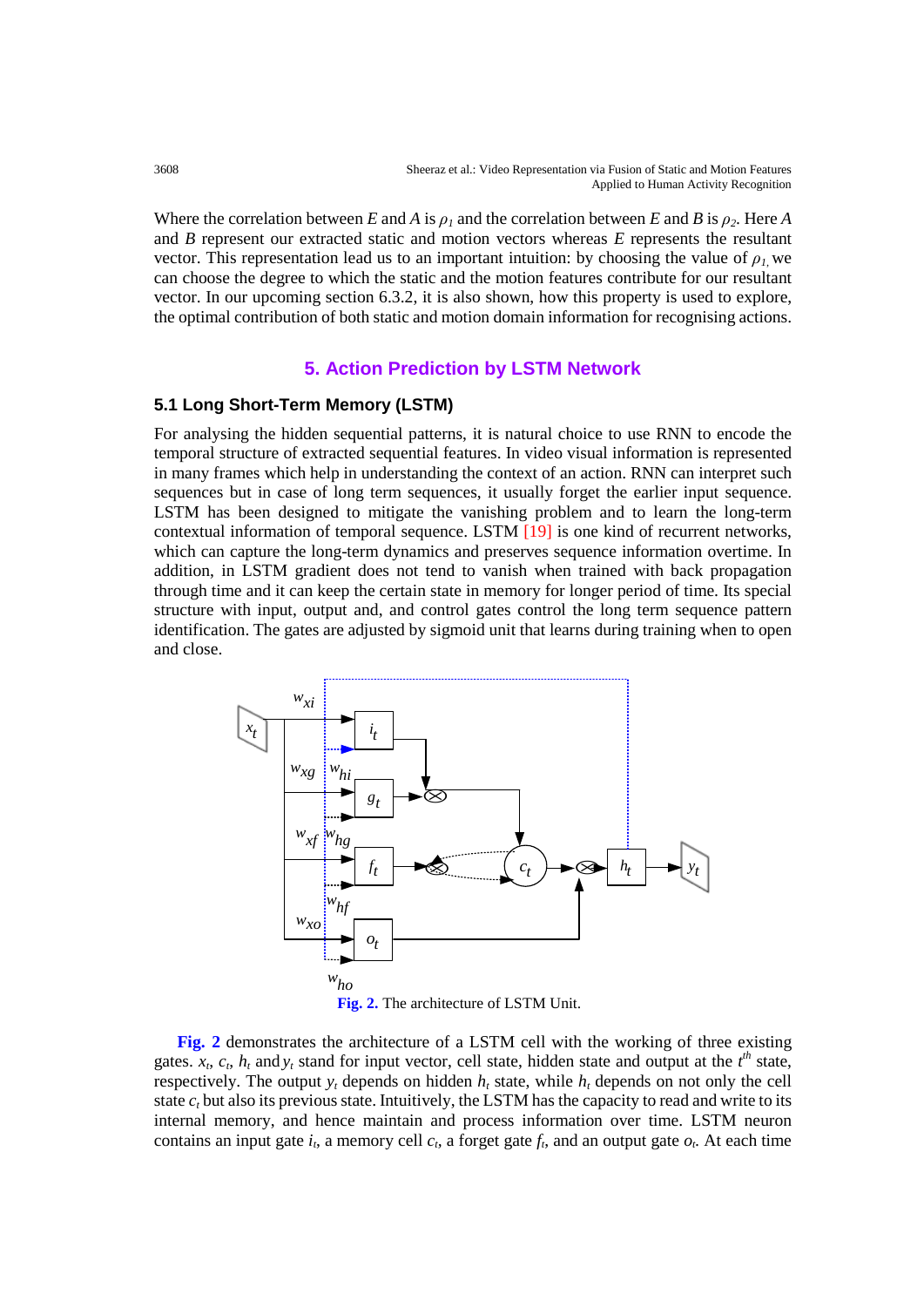step *t*, it can choose to write, read or reset the memory cell through these three gates. This strategy helps LSTM to access and memorize information in many steps.

In data flow process, for input  $x_t$  at time step  $t$ , a LSTM cell preserves the last cell state  $c_{t-1}$ and last cell output  $h_{t-1}$ . The current cell state can be represented by  $c_t$ , which is the summation of the previous memory cell state  $c_{t-1}$  and a function of the current input and previous hidden state. The output value and the value of the three gates  $(i_t, f_t \text{ and } o_t)$  can be computed by Eq. (13) to Eq. (18) which demonstrates the operation of temporal modelling performed in LSTM unit.

| $i_t = S(w_{xi} x_t + W_{hi} h_{t-1} + b_i)$  | (13) |
|-----------------------------------------------|------|
| $f_t = S(w_{rf} x_t + W_{hft} h_{t-1} + b_t)$ |      |

$$
Q_t = S(w_{xf} x_t + W_{hf} u_{t-1} + b_f)
$$
  
\n
$$
Q_t = S(w_{yn} x_t + W_{ho} h_{t-1} + b_o)
$$
 (15)

$$
g_t = \tanh(w_{xg} x_t + W_{hg} h_{t-1} + b_g) \tag{16}
$$

$$
c_t = f_t \otimes c_{t-1} + i_t \otimes g_t \tag{17}
$$

$$
h_t = o_t \otimes \tanh(c_t) \tag{18}
$$

where *S* is denoted as sigmoid non-linearity function, *tanh* is the hyperbolic tangent of non-linearity function and  $\otimes$  indicates the product between elements and the gate value. The cell state and output are computed step by step to extract long-term dependencies. Based on the LSTM unit, for an input  $x_t$  at time step *t*, the LSTM computes a hidden/control state  $h_t$  and a memory cell state *ct*, which is an encoding of everything the cell has observed until time *t.*

#### **5.2 Prediction process**

We can represent the generated fused feature vectors as a set of *t* D - dimensional features as  $E = \psi f_v({X_i}t=1)$ . If  $e_i$  is the vector of the *i*-th frame (time step). Let *E* be an input sequence( $e_1$ , ...,  $e_T$ ) and *y* be an output sequence( $y_1$ , ...,  $y_T$ ). An LSTM then maps *E* to *y* by using series of intermediate operation as mentioned in Eq. (13) to Eq. (18):

$$
y_t = W_{hy} h_t + b_y \tag{19}
$$

where, *W* and *b* are the trained parameters of LSTM, which denotes the weights and the biases of input layer and the hidden layer respectively. The final single label prediction for a video can be produced by using softmax classifier. Softmax layer can be utilized to achieve the M-way class scores for a given video sequence. This single prediction can be achieved by averaging the label probabilities by the Eq. (20).

$$
P(y_t^q = 1) = \text{softmax}(y_t) = \text{softmax}(W_{hy}h_t + b_y)
$$
 (20)

Where *t* is the the current time step, and  $q \in Q$  is a prediction. But it is expected that the prediction cannot be very accurate and may be there is large number of uncertainty at the beginning. To take this fact into account, we modify the loss function, Eq. (20), by adding an exponential term:

$$
Loss = \sum_{n=1}^{N} \sum_{t=1}^{T} -e^{-(T-t)/2} \log(y_t^q)
$$
 (21)

where  $y_i^q$  is the output of the softmax layer, i.e., the estimated probability of the prediction being of category *q* at time step *t*. *N* is the number of the training sequences during the training.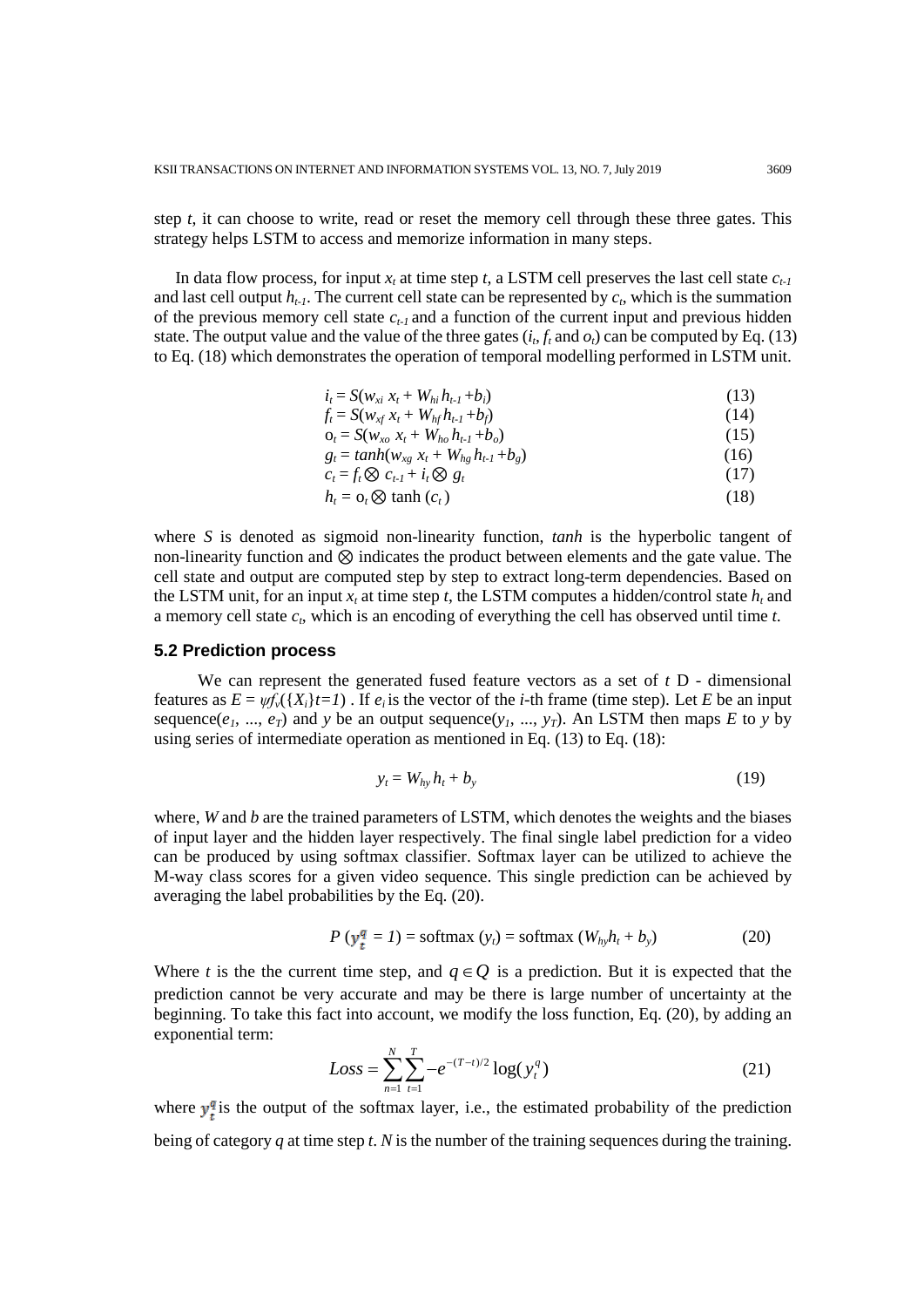The implication of this modified loss function is that it discounts those predictions at the beginning, or in other words, the importance of the prediction grows with time.

# **6. Experiments**

In this section, the proposed approach is experimentally evaluated on three well-known benchmark human action datasets: UCF101 [40], HDMB51 [41] and YouTube [42]. The description of these datasets, experimental setup and comparative analysis are presented in following subsequent sections.

## **6.1 Description of Datasets**

The **UCF101** dataset [40] is widely adopted benchmark for human action recognition and also the extension of UCF50. It comprises of 101 action classes and around 100 video clips are associated with each action class. There are 13,320 video clips in total. Most of the video clips are realistic, clean and user-uploaded videos with cluttered background and camera motion. We adopt validation scheme of the THUMOS13 challenge [43] and follow the three testing/training split for performance evaluation by reporting average recognition accuracy.

The **HDMB51** dataset [41] is the large collection of variety of realistic videos ranging from YouTube and Google videos to digitized videos collecting from various sources. In total, there are 6,766 manually annotated video sequences of 51 different action categories and each category containing at least 100 video clips. This dataset is very challenging and complex as it contains videos with more interclass difference and complicated background. For experimental setting, we follow the original evaluation guidelines [45] using three different testing/training splits. Each split with each action class has 30 clips for testing and 70 clips for training. We report the average recognition accuracy over these three splits.

The **YouTube** dataset [42] comprises of total 1168 videos with 11 different action classes. Sequences in each class are grouped into 25 categories and in each category, there are at least 4 action clips. We adopt the validation protocol as given in [42] by using leave-one-out strategy. This strategy involves one fold as testing videos and rest of the folds for the training videos.

# **6.2 Experimental Setup and Parameter Tuning**

This section explains the implementation details for the validation scheme of benchmark datasets and training of 3D convolutional network. As UCF101 is larger than HMDB51 dataset so we use it to train 3D convolutional network initially, and transfer the learned model on HMDB51 dataset for extraction of deep features. We use split1 of UCF101 to extract the deep features. Caffe toolbox is used for ConvNet implementation while OpenCV implementation is used for extraction of trajectories and for implementation of LSTM network, we utilize the code provided by [16]. All results are obtained on a single Geforce GTX Titan 3.6GHZ with 6 GB RAM, not using any parallel processing. 3D convolutional net is trained on I380K and fine-tune the model parameter of UCF101 at initial learning rate of 0.003 and is divided by 2 after every 150K iterations. The optimization is stopped at 1.9M iterations.

#### **6.3 Experiments and Comparative Analysis**

To analyse the richness and effectiveness of our proposed method in the context of action recognition, we describe series of experiments. The experimental results and comparative analysis are presented in subsequent sections.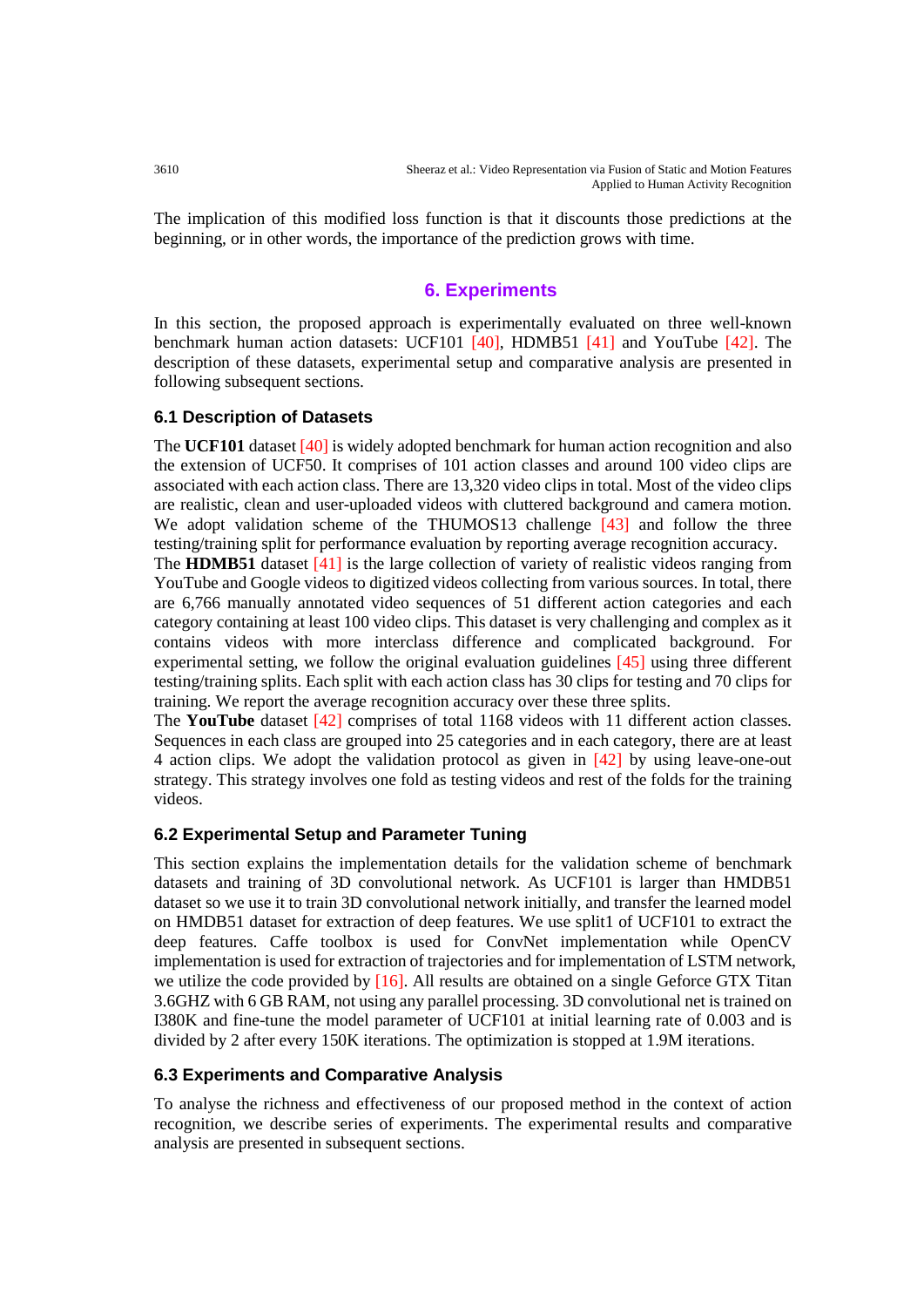#### **6.3.1 Number of Generated Trajectories**

In this section, we evaluatedour approach in terms of number of trajectories generated. As we mentioned earlier, most of traditional methods are based on trajectories formation method. However, there may be the presence of many irrelevant and invalid trajectories caused by background and camera movement and processing of these extra trajectories is very complicated process. To address this problem, we propose central region process to capture irredundant and most relevant trajectories. We use the 320 different sample videos with average frame size of 335 x 240 pixels from YouTube dataset and also101 videos from the action class pushing of HMDB51 dataset with average frame size of 335 x 240 pixels. **Fig. 3** illustrates the number of trajectories generated by different trajectory based methods. We compare our central region (CR) approach method with dense trajectories (DT) [5], ordered trajectories (OD) [6] and trajectories rejection (TR) [45] method. According to the results, our approach generates minimum number of trajectories which certainly very effective to minimize the computation complexity of different subsequent operations without any significant loss of accuracy. The possible reason is that, we do not follow any frame skipping scheme as in [45] to prevent the chance of losing some valid information from skipping frames.





#### **6.3.2 Contribution Level of Static and Motion Components by Varying Ratios**

As our fusion method is based on cholesky transformation and according to the formulation derived in section 4, we can control the contribution level of both static and motion components by adjusting the value of *ρ*. We obtain the results for HMDB51, UCF101 and YouTube datasets by using for the different mathematical values of *ρ*. As evident from the evaluation from **Fig. 4**, there are some optimum values for the contribution ratio for which we obtain the highest recognition accuracy. Such as 60:40 (motion: static) for HMDB51, 80:20 (motion: static) for UCF101 and 80:20 (motion: static) for YouTube respectively.

Contribution ratio for HMDB51 is different than other datasets used, the possible reason is that most of the videos in HMBD51 dataset are with more interclass differences and complicated background and required more contribution of static features to classify the activities in videos. In our next experimental sections, we use the same contribution ratio, since we obtain the best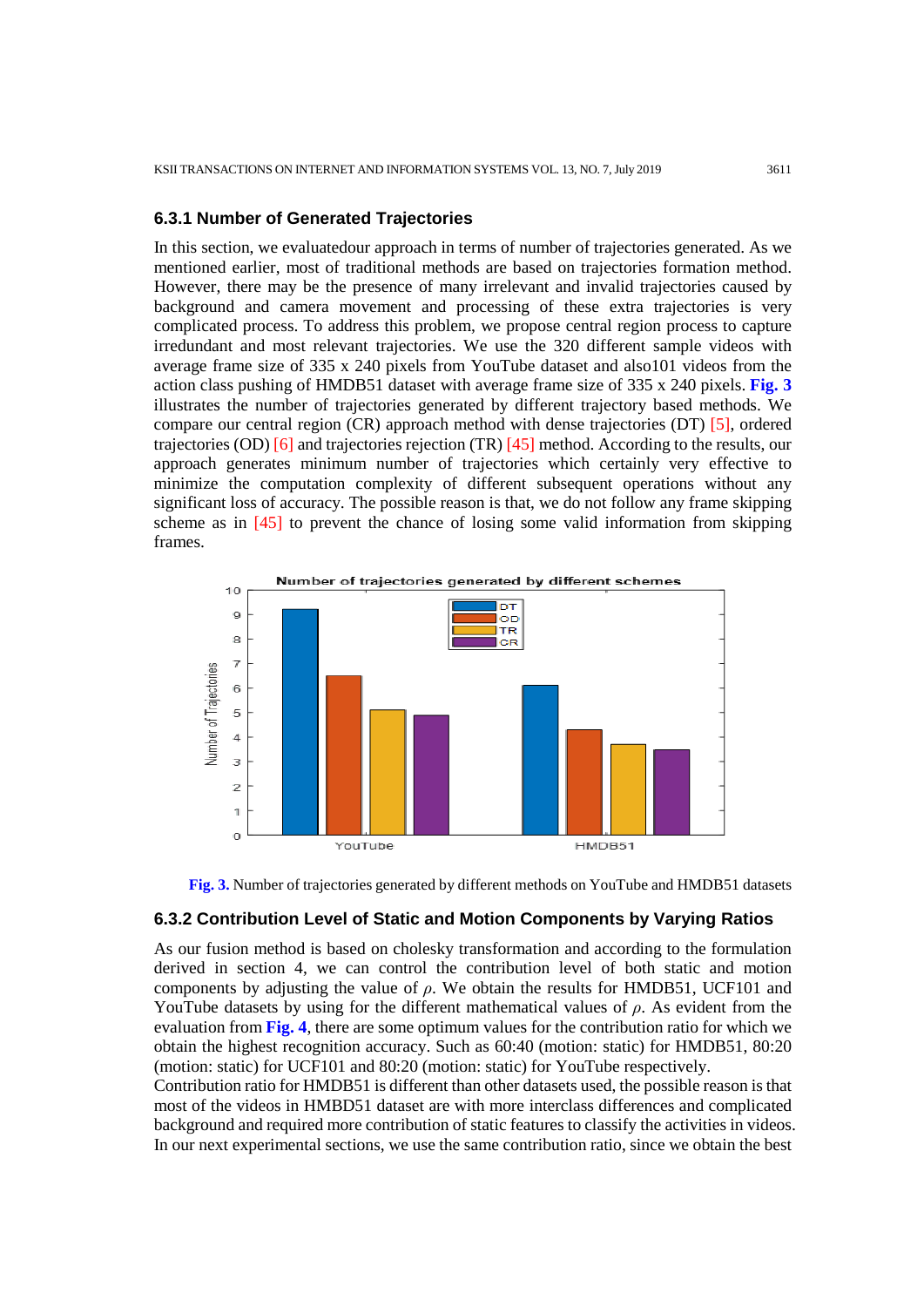results on these contribution ratios. The obtained results proved that the cholesky transformation is very effective and provides the controlling contribution power of each domain in exact value and variance ratio.



**Fig. 4.** Overall accuracy for varying contribution ratio between motion and static components on HMDB51, UCF101 and YouTube datasets.

| <b>Table 1.</b> Combarison of unferent rasion method on OCI TOT dataset |            |                      |            |            |                 |  |
|-------------------------------------------------------------------------|------------|----------------------|------------|------------|-----------------|--|
| <b>Fusion Method</b>                                                    | <b>PCA</b> | <b>Concatenation</b> | <b>LWF</b> | <b>EWS</b> | <b>Cholesky</b> |  |
| T-Jumping                                                               | 91.2%      | 90.5%                | 90.9%      | 90.0%      | 93.3%           |  |
| S-Juggling                                                              | 92.6%      | 90.1%                | 91.4%      | 90.2%      | 94.9%           |  |
| H-Riding                                                                | 88.7%      | 91.2%                | 92.1%      | 91.1%      | 93.1%           |  |
| G-Swinging                                                              | 92.8%      | 90.9%                | 91.1%      | 89.6%      | 94.3%           |  |
| Diving                                                                  | 90.2%      | 89.9%                | 91.0%      | 90.9%      | 95.1%           |  |
| <b>Biking</b>                                                           | 91.2%      | 90.3%                | 92.1%      | 91.1%      | 94.1%           |  |
| <b>B-Spiking</b>                                                        | 90.0%      | 89.1%                | 91.1%      | 90.1%      | 91.8%           |  |
| Avg. Accuracy                                                           | 90.9%      | 90.2%                | 91.2%      | 90.5%      | 94.3%           |  |

 **Table 1.** Comparison of different fusion method on UCF101 dataset

# **6.3.3 Comparison of Different Features Fusion Methods**

In this section, we analyse the effect of different early fusion methods. We report the per-class recognition rates obtained for each fusion model in **Table 1**. We compare our fusion approach (Cholesky) with different existing fusion model such as Principle of Component Analysis (PCA), concatenation, linear weighted fusion (LWF) and element-wise sum (EWS). We utilize different classes from three splits of UCF101 dataset such as T-Jumping, S-Juggling, H-Riding, G-swinging, Diving, Biking and B-spiking. In section 6.3.2, we achieved the optimum contribution ratio for UCF-101 dataset as 80:20 (motion: static), so we keep the same contribution ratio for this section for further verification. We observe that Cholesky transformation based fusion method enhances the recognition accuracy of our approach by fair margin as compared to other fusion methods. We obtained overall accuracy of 94.3%. As ratio of contribution of each static and motion information is vital for activity recognition and optimum contribution depends on the richness of motion information in video. Our introduced fusion method addresses these all issues and effectively incorporate the spatial correspondence between static and motion features.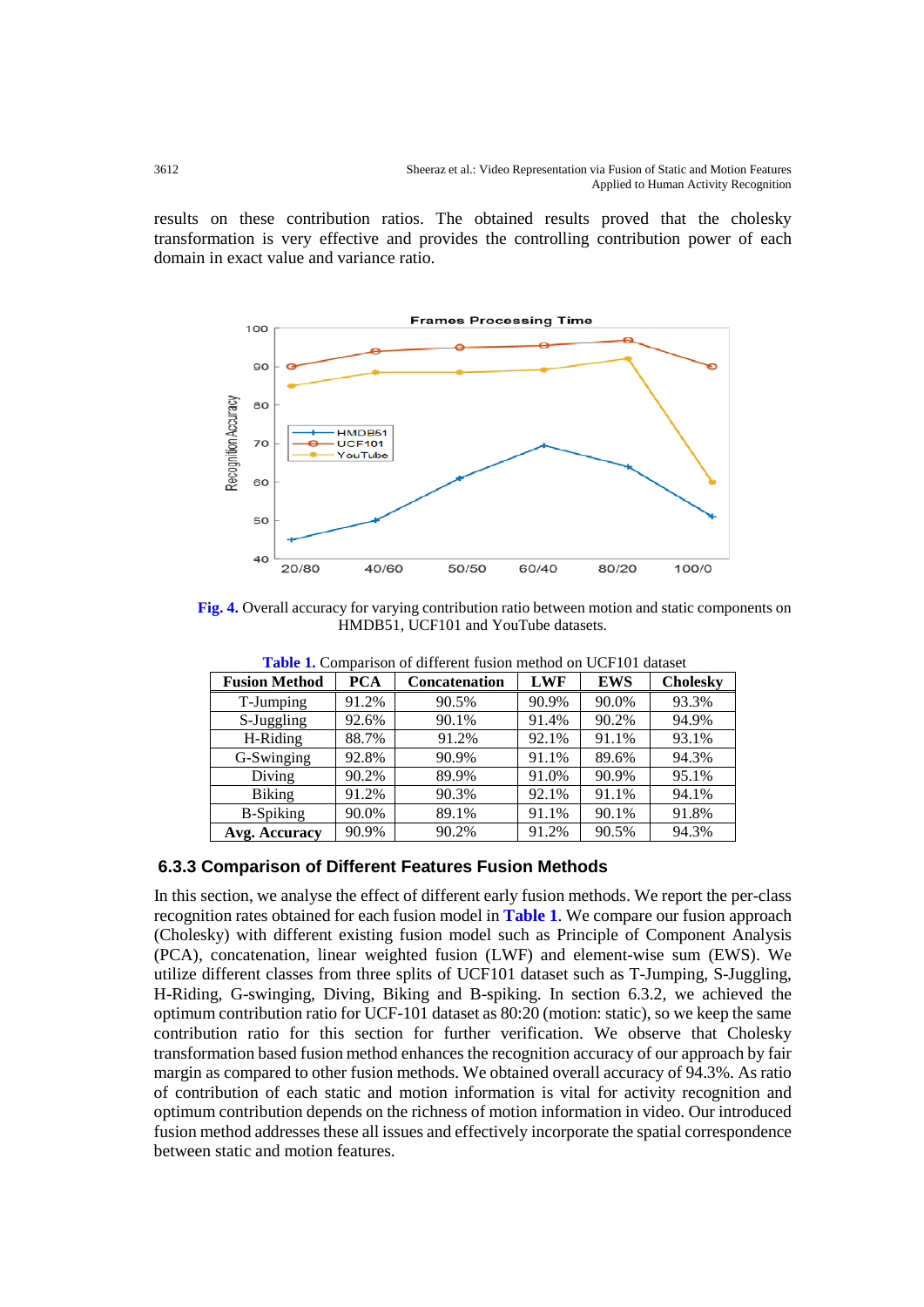

**Fig. 5.** Examples of correct predictions on UCF-101(First Row), HMDB51 (Second Row) and YouTube (Third Row) datasets



 **Fig. 6.** Examples of incorrect (Failed) predictions on UCF-101, HMDB51 and YouTube datasets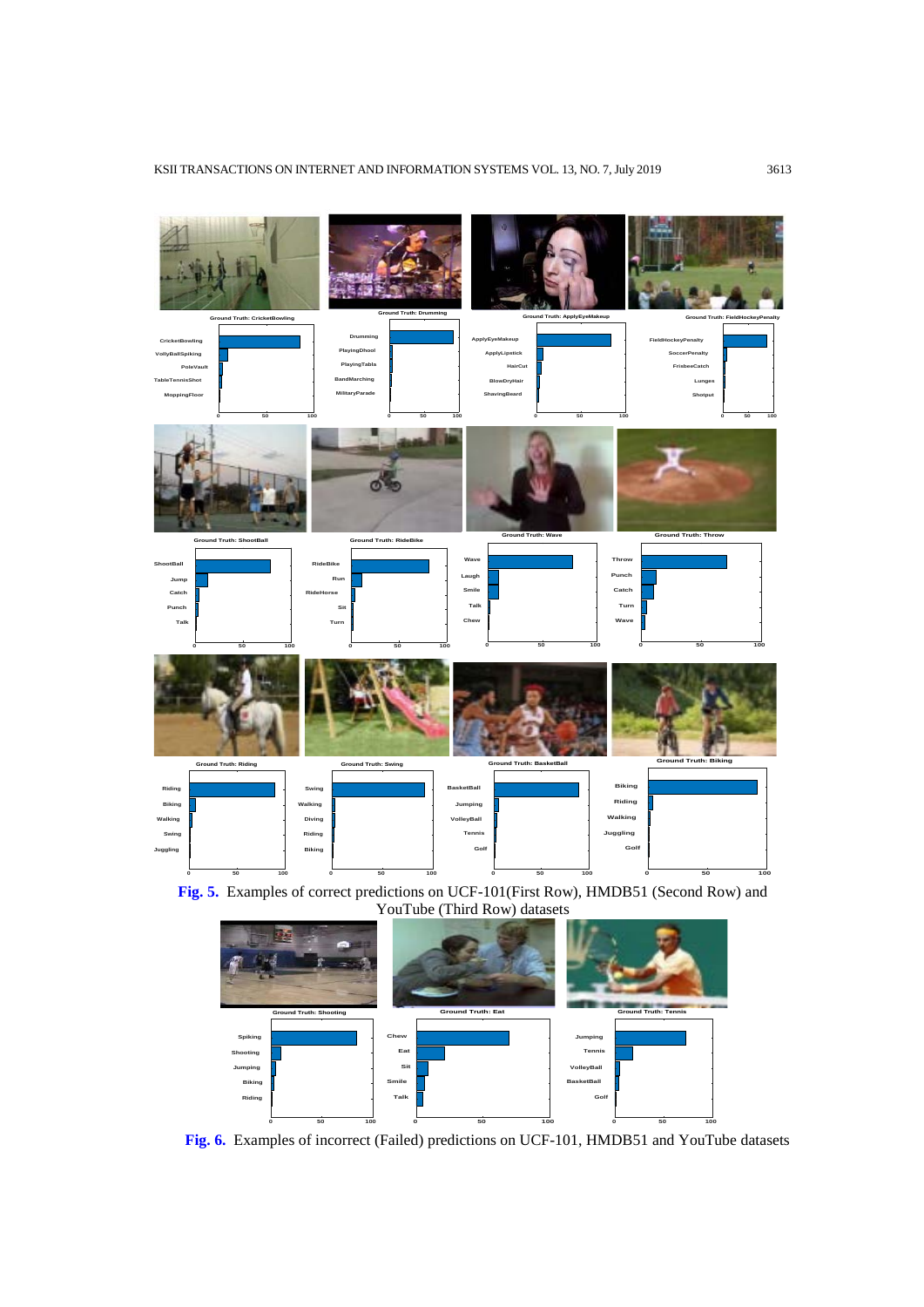## **6.3.4 Recognition Visualization**

Furthermore, for a better understanding of our proposed method, we provide additional recognition visualizations on video examples from three standard datasets. The proposed approach is tested on 40% videos of UCF-101, HMDB51 and YouTube datasets. Some of the intermediate frames of an action along with correct/successful visual recognition results are shown in **Fig. 5**. In this figure, first, middle and last row show the successful recognition examples from UCF-101, HMDB51 and YouTube dataset respectively. Recognition accuracy of each action frame is shown by bar graph which indicates the ground truth and bars below show model prediction sorted in decreasing confidence. In our model, LSTM returns output for each chunk and finally the video is classified for the highest frequency class in outputs. In **Fig. 6**, we also list some mis-classified/fail predictions from each of the dataset, where "Shooting" is classified as "Spiking" (First Column, UCF-101), "Eat" is predicted as "Chew" (Second Column, HMDB51) and "Tennis" is classified as "Jumping" (Last Column, YouTube). These incorrect predictions are due to the similarity in the scenarios, background, camera motion and motion of body parts of an actor performing actions, so there is possibility of generation of similar appearance and motion based features. It can be also observed from both figures that recognition scores of UCF-101 dataset are more than 90% it is because of UCF-101 dataset is relatively large dataset for training which is able to recognize fine-grained examples. Overall, our model obtained good results from all three datasets. Thus, from the qualitative examples, we conclude that our approach can achieve promising performance in practice.

## **6.3.5 Comparison to the State-of-the-art Methods**

In this section, we further verify the effectiveness and feasibility of our model, we compare our proposed approach to different existing state-of-the-art human action recognition approaches on both UCF101 and HDMB51 datasets over three splits. The comparison results are reported in **Table 2**. We organize these baseline methods into different categories with respect to the type of features and network being used, including traditional, deep-learned features, very deep-learned features and fusion based methods (hybrid features). Compared to the traditional methods our model performs better by 4.9% on both datasets. Compare with RNN based methods such as (LSTM) [24] and (LRCN) [16], our model outperforms these two methods by 4.3% and 10% on both datasets respectively. Different experiments indicating that our approach possess higher discriminative power and our system to be on par with the state-of-the-art. It can be also seen that some methods with both features such as TSN [55] lead to a performance gain by minimal margin on the UCF101 dataset. However, our introduced method outperforms the 3D conv – iDT  $[13]$  by 1.7% and TSN  $[55]$  method by 0.9% on the HDMB51 dataset and shows higher recognition rate. We can conclude that, combination of LSTM with 3D convolutional network achieve better results and obtains the recognition rate of 94.0% and 70.7% on UCF101 and HDMB51 datasets respectively and show that there is a degree of complimentary among traditional, convolutional neural network and LSTM network.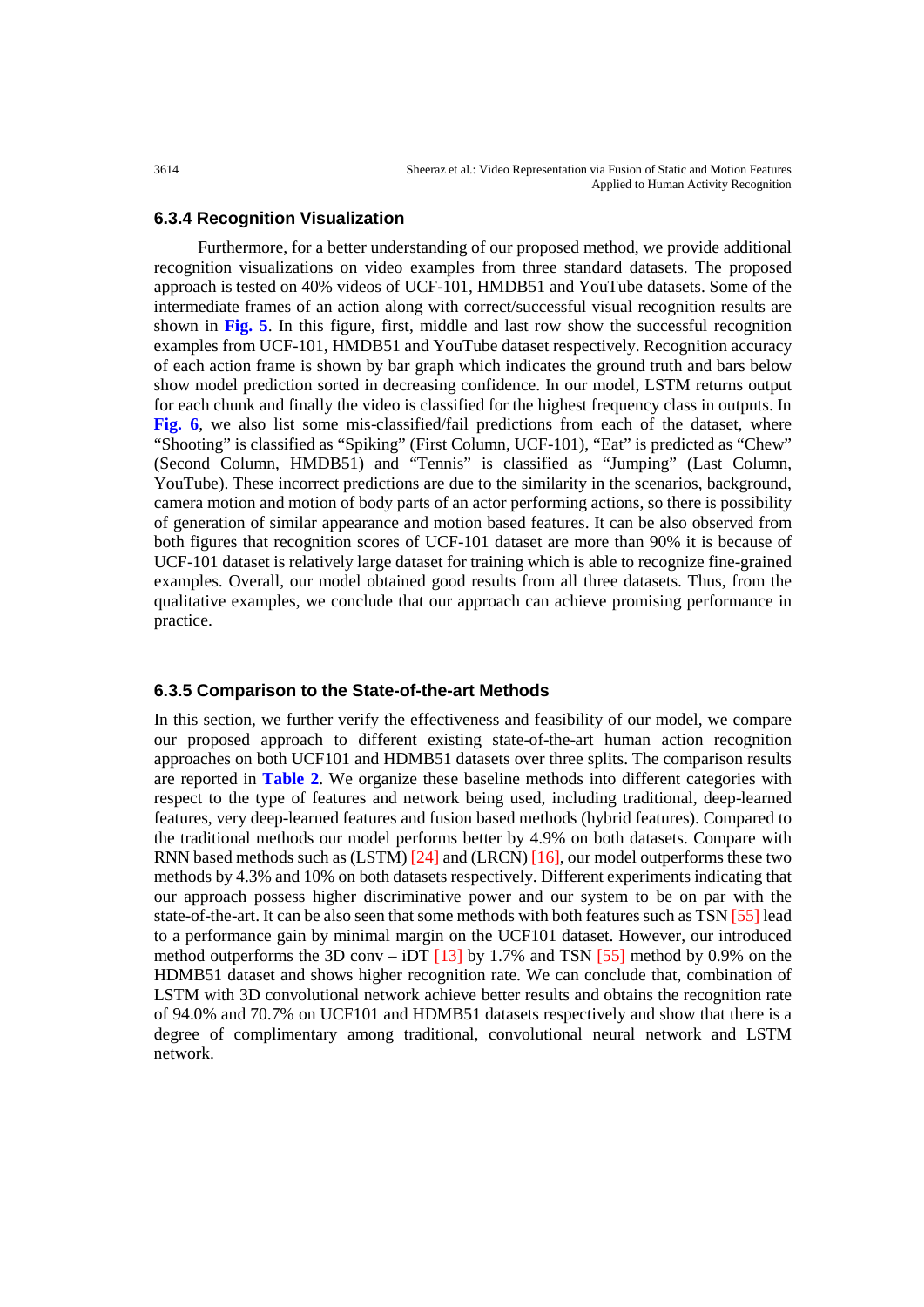| <b>Modality</b>                                                                                                                   | <b>Method</b>                | Year | <b>UCF101</b> (%) | <b>HDMB51</b> (%) |
|-----------------------------------------------------------------------------------------------------------------------------------|------------------------------|------|-------------------|-------------------|
| Traditional                                                                                                                       | iDTF+fisher vector [8]       | 2013 | 84.7              | 57.2              |
|                                                                                                                                   | Ordered Trajectories [6]     | 2015 | 72.8              | 47.3              |
|                                                                                                                                   | <b>MPR</b> [46]              | 2015 |                   | 65.5              |
|                                                                                                                                   | <b>MoFAP</b> [47]            | 2016 | 88.3              | 61.7              |
|                                                                                                                                   | Trajectory Rejection [45]    | 2016 | 85.7              | 58.9              |
|                                                                                                                                   | Two-Stream [11]              | 2013 | 88.9              | 59.4              |
|                                                                                                                                   | <b>TDD</b> [48]              | 2015 | 90.3              | 63.2              |
| Deep                                                                                                                              | $FSTCN$ [15]                 | 2015 | 88.1              | 59.1              |
|                                                                                                                                   | <b>DANN</b> [49]             | 2016 | 89.2              | 63.3              |
|                                                                                                                                   | Dynamic Images [50]          | 2016 | 89.1              | 65.2              |
| $C3D$ [14]<br>LSTM $[24]$<br>LRCN $[16]$<br>Very deep<br>STPP-LSTM [52]<br>FCN <sub>s</sub> -16 <sup>[53]</sup><br>VideoLSTM [51] |                              | 2015 | 85.2              |                   |
|                                                                                                                                   |                              | 2015 | 88.6              |                   |
|                                                                                                                                   |                              | 2016 | 82.9              |                   |
|                                                                                                                                   | 3D Convolution [13]          | 2016 | 91.8              | 64.6              |
|                                                                                                                                   |                              | 2017 | 91.6              | 69.0              |
|                                                                                                                                   |                              | 2017 | 90.5              | 63.4              |
|                                                                                                                                   | Hidden-Two-stream [54]       | 2017 | 90.3              | 58.9              |
|                                                                                                                                   |                              | 2018 | 89.2              | 56.4              |
| (Fusion<br>Method)<br>Hybrid features                                                                                             | TDD-iDT [48]                 | 2015 | 91.5              | 65.9              |
|                                                                                                                                   | $C3D-iDT[14]$                | 2015 | 90.4              |                   |
|                                                                                                                                   | LTC-iDT [17]                 | 2016 | 92.7              | 67.2              |
|                                                                                                                                   | <b>TSN</b> [55]              | 2016 | 94.2              | 69.4              |
|                                                                                                                                   | $3D \text{ conv} + iDT$ [13] | 2016 | 93.5              | 69.2              |
|                                                                                                                                   | FCN-16+iDT [53]              | 2017 | 93.0              | 70.2              |
| Ours                                                                                                                              | $SMFD + iFV$                 |      | 92.9              | 68.1              |
|                                                                                                                                   | $SMFD + iVLAD$               |      | 94.0              | 70.7              |

**Table 2.** Comparison our method with state-of-the-art existing method on UCF101 and HDMB51 dataset

# **7. Conclusion**

In this paper, we propose an end-to-end approach for human activity classification which is based on static and motion features. Static features are learned by RGB stream of two-stream 3D convolutional neural network and motion features are extracted by adopting traditional trajectory based approach. We utilize SIFT property for the detection of key points and computation of shape and motion descriptors. We introduce central region process to get the most relevant and valid trajectories to reduce the background irrelevant trajectories and speedup the recognition process. Moreover, we design cholesky transformation based fusion method to effectively fuse static and motion information. Cholosky transformation method provides the powerful way to control the contribution of each domain's information in exact numbers, which is certainly very important for action recognition tasks. Finally, LSTM network is used to model the temporal progression and classification of human activity. Experimental results conducted on different public benchmark datasets prove the superiority of our model compared with other state-of-the-art methods.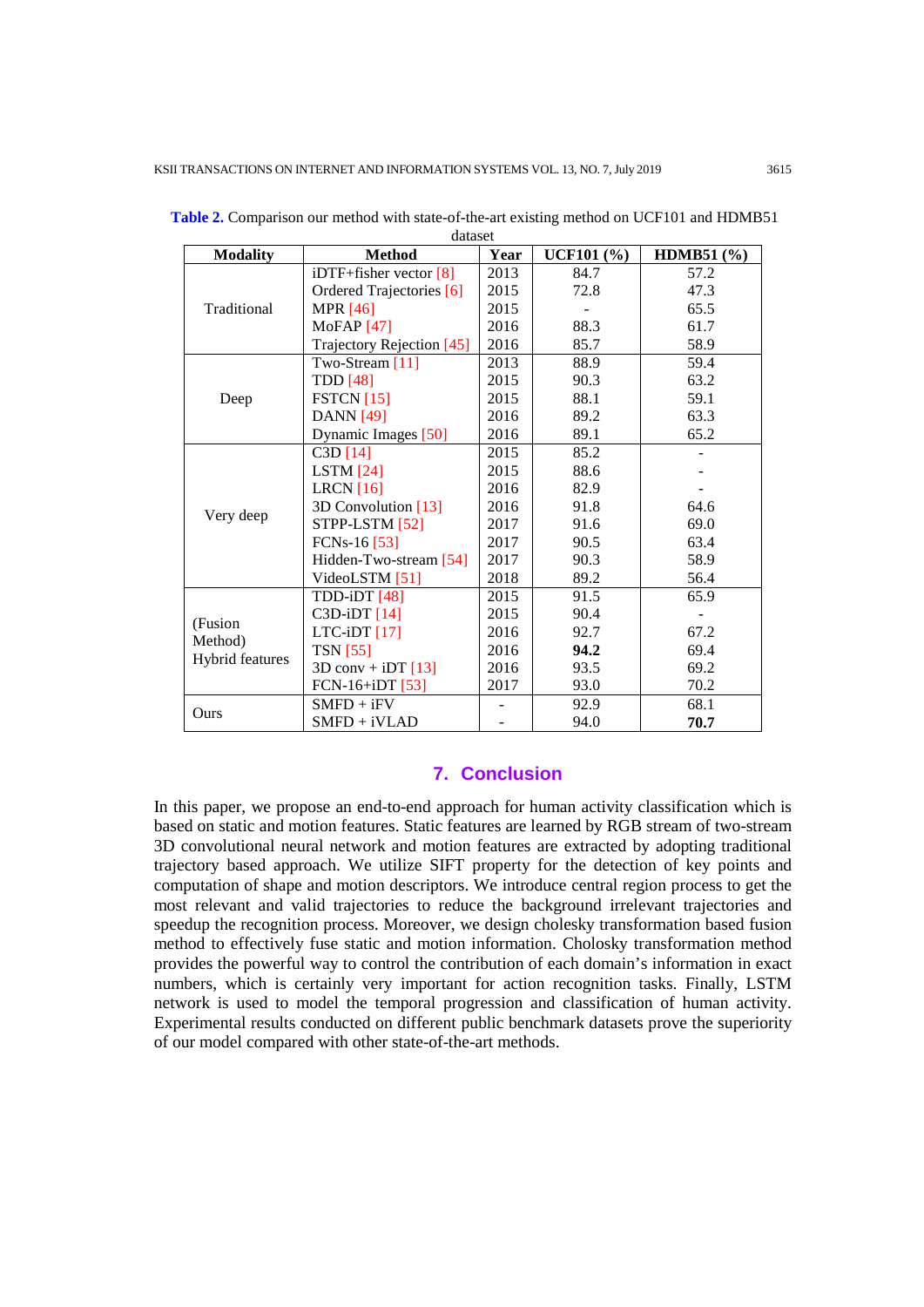#### **References**

- [1] N. Dalal and B. Triggs, "Histograms of oriented gradients for human detection," in *Proc. of IEEE Computer Society Conference on Computer Vision and Pattern Recognition (CVPR)*, pp. 886–893, June 20-25, 2005[. Article \(CrossRef Link\).](https://dx.doi.org/doi:10.1109/CVPR.2005.177)
- [2] A. Klaser, M. Marszalek, and C. Schmid, "A Spatio-Temporal Descriptor Based on 3D-Gradients," in *Proc. of 19th British Machine Vision Conference, British Machine Vision Association: Leeds, United Kingdom*, pp.1–10, September, 2008[. Article \(CrossRef Link\).](https://dx.doi.org/doi:10.5244/C.22.99)
- [3] P. Scovanner, S. Ali and M. Shah, "A 3-Dimensional SIFT Descriptor and its Application to Action recognition," in *Proc. of the 15th International Conference on Multimedia*, pp. 357–360,September 25 – 29, 2007. [Article \(CrossRef Link\).](https://doi.org/10.1145/1291233.1291311)
- [4] I. Laptev, "On Space-Time Interest Points," *International Journal of Computer Vision*, vol. 64, no. 2-3, pp.107–123, September, 2005.
- [5] H. Wang, A. Klaser, and C. Schimid, "Action recognition by dense trajectories," in *Proc. of IEEE conference on computer vision and pattern recognition*, pp.3169-3176, June 20-25, 2011. [Article \(CrossRef Link\).](https://dx.doi.org/doi:10.1109/CVPR.2011.5995407)
- [6] O.V.R. Murthy and R.Goecke, "Ordered trajectories for large scale human action recognition," in *Proc. of IEEE conference on computer vision and pattern recognition*, pp. 412-419, December 2-8, 2013. [Article \(CrossRef Link\).](https://dx.doi.org/doi:10.1109/ICCVW.2013.61)
- [7] H. Wang, A. Klaser A and C. Schimid, "Dense trajectories and motion boundary descriptor for action recognition," in *Proc. of international journal of computer vision*, vol. 103, pp. 60-79, March, 2013. [Article \(CrossRef Link\)](https://dx.doi.org/doi:10.1007/s11263-012-0594-8)
- [8] H. Wang and C. Schmid, "Action recognition with improved trajectories," in *Proc. of IEEE International conference on computer vision*, pp. 3551-3558, December 1-8, 2013. [Article \(CrossRef Link\).](https://dx.doi.org/doi:10.1109/ICCV.2013.441)
- [9] N. Dalal, B. Triggs and C. Schmid, "Human detection using oriented histograms of flow and appearance," in *Proc. of European Conference on Computer Vision* , pp 428-441, May 7-13, 2006. [Article \(CrossRef Link\).](https://dx.doi.org/doi:10.1007/11744047_33)
- [10]A. Karpathy, G. Toderici, S. Shetty and T. Leung, "Large-scale video classification with convolutional neural networks," in *Proc. of IEEE conference on computer vision and pattern recognition*, pp. 1725 – 1732, June 23-28, 2014. [Article \(CrossRef Link\).](https://dx.doi.org/doi:10.1109/CVPR.2014.223)
- [11]K. Simonyan and A. Zisserman, "Two-stream convolutional networks for action recognition in videos," *Advances in neural information processing systems*, vol. 1, pp. 568-576, June, 2014. [Article \(CrossRef Link\).](https://arxiv.org/abs/1406.2199v2)
- [12]G.W Taylor, R. Fergus and Y. LeCun, "Convolutional learning of spatio-temporal features," in *Proc. of 11th European conference on Computer vision*, pp. 140-153, September 5-11, 2010.
- [Article \(CrossRef Link\).](https://dx.doi.org/doi:10.1007/978-3-642-15567-3_11) [13]Ji Si, Xu W, Yang M, et al., "3d convolutional neural networks for human action recognition," *IEEE Trans. Pattern Anal. Mach. Intell*., vol.35, no.1, pp.221–231, January, 2013. [Article \(CrossRef Link\).](https://dx.doi.org/doi:10.1109/tpami.2012.59)
- [14]D. Tran, L. Bourdev and Fergus, "Learning spatiotemporal features with 3d convolutional networks," in *Proc. of IEEE International Conference on Computer Vision (ICCV),* Santiago, Chile, pp. 4489–4497, December 7-13, 2015. [Article \(CrossRef Link\).](https://dx.doi.org/doi:10.1109/ICCV.2015.510)
- [15]L. Sun, K. Jia, and D. Yeung, "Human action recognition using factorized spatio-temporal convolutional networks," in *Proc. of IEEE International Conference on computer vision (ICCV*), pp. 4597 – 4605, December 7-13, 2015. [Article \(CrossRef Link\).](https://dx.doi.org/doi:10.1109/ICCV.2015.522)
- [16]J. Donahue, L.A. Hendricks and S. Guadarrama, "Long-term recurrent convolutional networks for visual recognition and description," *IEEE Transactions on Pattern Analysis and Machine*  Intelligence, vol, 39, no. 4, pp. 677 – 691, September, 2016. [Article \(CrossRef Link\).](https://dx.doi.org/doi:10.1109/TPAMI.2016.2599174)
- [17]G. Varol, I. Laptev, and C. Schmid, "Long-term Temporal Convolutions for Action Recognition," *IEEE Transactions on Pattern Analysis and Machine Intelligence*, vol. 40, no. 6, pp. 1510 – 1517, June ,2017. [Article \(CrossRef Link\).](https://doi.org/10.1109/TPAMI.2017.2712608)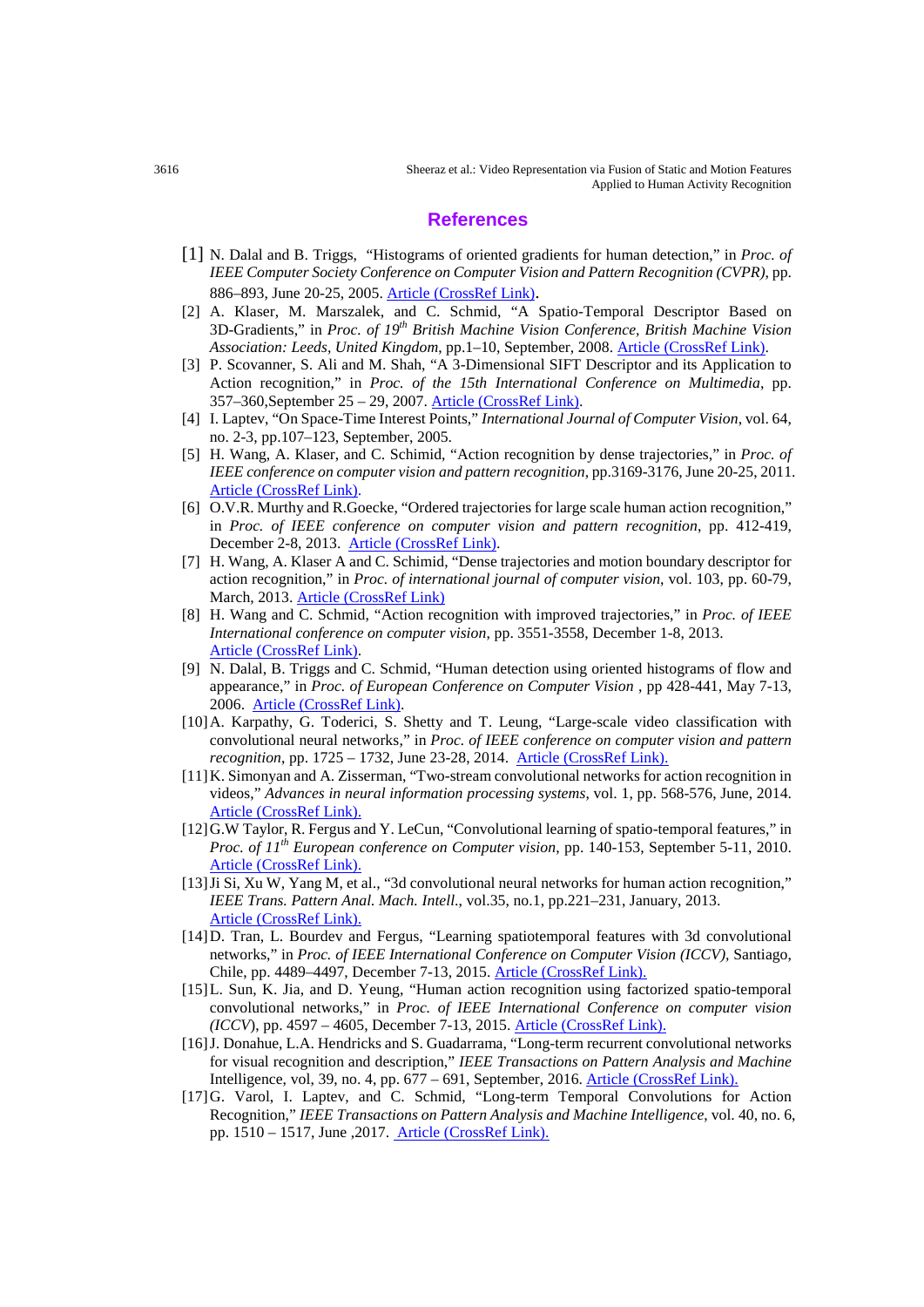- [18]Z. Wu, X. Wang, and Y.G. Jiang, "Modeling spatial-temporal clues in a hybrid deep learning framework for video classification," in *Proc. of the ACM international conference on Multimedia*, pp. 461-470, October 27-30, 2015. [Article \(CrossRef Link\).](https://dx.doi.org/doi:10.1145/2733373.2806222)
- [19]S. Hochreiter and J. Schmidhuber, "Long short-term memory," *neural computation*, vol.9, no.8, pp. 1735-1780, November, 1997. [Article \(CrossRef Link\).](http://dx.doi.org/doi:10.1162/neco.1997.9.8.1735)
- [20]G. Willems, T. Tuytelaars and L.J.V. Gool, "An efficient dense and scale variant spatio-temporal interest point detector," in *Proc. of European Conference on Computer Vision (ECCV)*, pp. 650-663, October 12-18, 2008. [Article \(CrossRef Link\).](https://dx.doi.org/doi:10.1007/978-3-540-88688-4_48)
- [21]P. Dollar, V. Rabaud and G. Cottrell, "Behavior recognition via sparse spatio-temporal features," *IEEE International Workshop on Visual Surveillance and Performance Evaluation of Tracking and Surveillance*, pp. 65-72, October 15-16, 2005. [Article \(CrossRef Link\).](https://dx.doi.org/doi:10.1109/VSPETS.2005.1570899)
- [22]N. Srivastava, E. Mansimov and R. Salakhutdinov, "Unsupervised Learning of Video Representations using LSTMs," *in Proc. of the International Conference on Machine Learning*, pp. 843-852, July 6-11, 2015. [Article \(CrossRef Link\).](https://dl.acm.org/citation.cfm?id=3045209)
- [23]N. Ballas, L. Yao and C. Pal C, "Delving deeper into convolutional networks for learning video representations," in *Proc. of IEEE International Conference on Robotics and*  Automation (ICRA), March, 2016. **[Article \(CrossRef Link\).](https://arxiv.org/pdf/1511.06432v4.pdf)**
- [24]J.Y. Ng, M. Hausknecht and S. Vijayanarasimhan , "Beyond short snippets: Deep networks for video classification," in *Proc. of IEEE Conference on Computer Vision and Pattern Recognition* (CVPR), pp. 4694–4702, June 7-12, 2015[.Article \(CrossRef Link\).](https://dx.doi.org/doi:10.1109/CVPR.2015.7299101)
- [25]H. Gammulle, S. Denman and S. Sridharan, "Two stream lstm: A deep fusion framework for human action recognition," in *Proc. of IEEE Winter Conference on Applications of Computer Vision* (WACV), Santa Rosa, USA, pp. 177 – 186, March 24-31, 2017. [Article \(CrossRef](https://dx.doi.org/doi:10.1109/WACV.2017.27) Link).
- [26]S. Yeung, O. Russakovsky and N. Jin, "Every moment counts: Dense detailed labeling of actions in complex videos," *International Journal of Computer Vision*, vol.126, no.2-4, pp. 375–389, April, 2018. [Article \(CrossRef Link\).](https://dx.doi.org/doi:10.1007/s11263-017-1013-y)
- [27]S. Sharma, R. Kiros and R. Salakhutdinov, "Action recognition using visual attention," in *Proc. of Neural Information Processing Systems (NIPS) Time Series Workshop*, December, 2015. [Article \(CrossRef Link\).](https://www.researchgate.net/publication/320386397_Action_Recognition_using_Visual_Attention)
- [28]Y. Wang, S. Wang and J. Tang, "Hierarchical attention network for action recognition in videos," ArXiv, July, 2016. **[Article \(CrossRef Link\).](https://www.researchgate.net/publication/305492472_Hierarchical_Attention_Network_for_Action_Recognition_in_Videos)**
- [29]H. Zhu, J. Weibel and S.Lu, "Discriminative multi-modal feature fusion for RGBD indoor scene recognition," in *Proc. of IEEE Conference on Computer Vision and Pattern* Recognition (CVPR), pp. 2969 – 2976, June 27-30, 2016. [Article \(CrossRef Link\).](https://dx.doi.org/doi:10.1109/CVPR.2016.324)
- [30]Z. Wu, X. Wang and Y. Jiang, "Modeling spatial temporal clues in a hybrid deep learning framework for video classification," in *Proc. of ACM international conference on Multimedia*, pp. 461-470, October 26 – 30, 2015. [Article \(CrossRef Link\).](https://dx.doi.org/doi:10.1145/2733373.2806222)
- [31]C. Feichtenhofer, A. Pinz and R.P. Wildes, "Spatiotemporal residual networks for video action recognition," in *Proc. of Conference on Neural Information Processing Systems*, pp. 1-9, December, 2016. [Article \(CrossRef Link\).](https://arxiv.org/abs/1611.02155v1)
- [32]D.G. Lowe, "Object Recognition from Local Scale-Invariant Features," in *Proc. of international Conference on Computer Vision*, pp. 1150 – 1157, September 20-27, 1999. [Article \(CrossRef Link\).](https://dx.doi.org/doi:10.1109/ICCV.1999.790410)
- [33]D.G. Lowe, "Distinctive Image Features from Scale-Invariant Key points," *International Journal of Computer Vision*, vol. 60, no. 2, pp. 91–110, November, 2004. [Article \(CrossRef Link\).](https://dx.doi.org/doi:10.1023/b:visi.0000029664.99615.94)
- [34]Farneb¨ack, "Two-frame motion estimation based on polynomial expansion," in *Proc. of the Scandinavian Conference on Image Analysis (SCIA)*, pp 363-370, June 29 -July 2, 2003. [Article \(CrossRef Link\).](https://dx.doi.org/doi:10.1007/3-540-45103-X_50)
- [35]T. Brox and J. Malik, "Large displacement optical flow: Descriptor matching in variational motion estimation," in *Proc. of IEEE Transactions on Pattern Analysis and Machine Intelligence*, vol. 33, no.3, pp.500–513, August, 2011. [Article \(CrossRef Link\).](https://dx.doi.org/doi:10.1109/TPAMI.2010.143)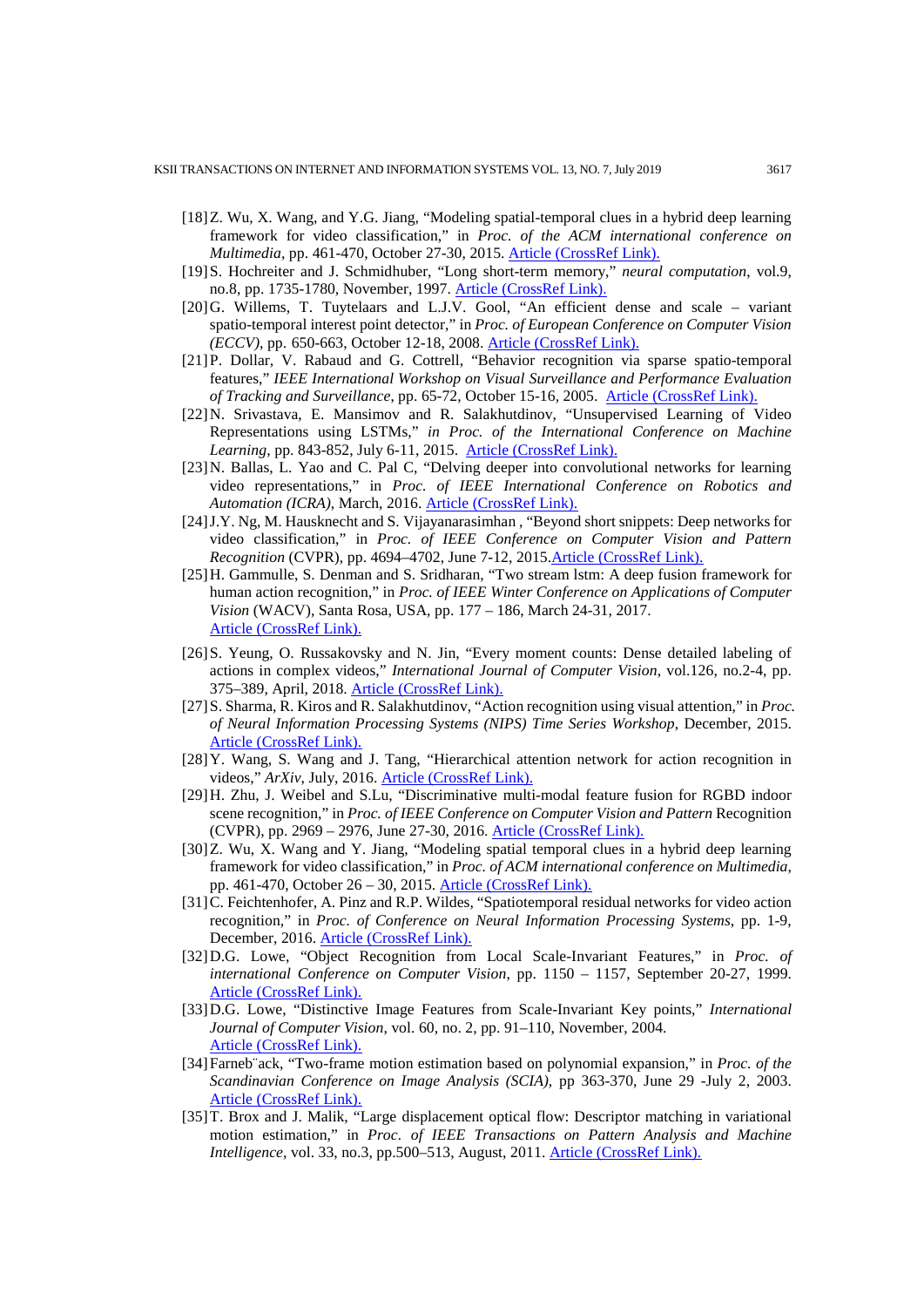- [36]C. Liu, J. Yuen and A. Torralba, "SIFT Flow: Dense Correspondence across Different Scenes," in *Proc. of European Conference on Computer Vision* (ECCV), pp. 28-42, October 12-18, 2008. [Article \(CrossRef Link\).](https://dx.doi.org/doi:10.1007/978-3-540-88690-7_3)
- [37] C. Liu, J. Yuen and A. Torralba, "SIFT Flow: Dense Correspondence across Scenes and its Applications," *IEEE Transactions on Pattern Analysis and Machine Intelligence*, vol. 33, no. 5, pp. 978 – 994, May, 2011. [Article \(CrossRef Link\).](https://dx.doi.org/doi:10.1109/TPAMI.2010.147)
- [38]Y. Boykov, O. Veksler and R. Zabih, "Fast approximate energy minimization via graph cut," *IEEE Transactions on Pattern Analysis and Machine Intelligence*, vol. 23, no.11, pp. 1222 – 1239, November, 2001. [Article \(CrossRef Link\).](https://dx.doi.org/doi:10.1109/34.969114)
- [39]J. Delhumeau, P.H. Gosselin and H. Jegou, "Revisiting the VLAD image representation," in *Proc. of the 21st ACM international conference on Multimedia*, Barcelona, Spain, pp. 653-656, October 21-25, 2013. [Article \(CrossRef Link\).](https://dx.doi.org/doi:10.1145/2502081.2502171)
- [40]K. Soomro, A.R. Zamir and M. Shah, "UCF101: A dataset of 101 human actions classes from videos in the wild," *Published in OALib journal*, 2012. **Article (CrossRef Link)**.
- [41]H. Kuehne, H. Jhuang and H. Garrote, "HMDB: a large video database for human motion recognition," in *Proc. of IEEE International Conference on Computer Vision*, pp. 2556-2563, November 6-13, 2011. [Article \(CrossRef Link\).](https://dx.doi.org/doi:10.1109/ICCV.2011.6126543)
- [42]J. Liu, J. Luo and Shah, "Recognizing realistic actions from videos in the wild," in *Proc. of IEEE conference on computer vision and pattern recognition*, pp. 1996 – 2003, June 20-25, 2009. [Article \(CrossRef Link\).](https://dx.doi.org/doi:10.1109/CVPR.2009.5206744)
- [43]Y.G. Jiang, J. Liu and A.R. Zamir, "THUMOS challenge: Action recognition with a large number of classes," 2013. [Article \(CrossRef Link\).](http://crcv.ucf.edu/ICCV13-Action-Workshop/)
- [44]P. Wang, Y. Cao and C. Shen, "Temporal pyramid pooling based convolutional neural networks for action recognition," *IEEE Transactions on Circuits and Systems for Video Technology*, vol. 27, no. 12, pp. 2613 – 2622, June, 2017. [Article \(CrossRef Link\).](https://dx.doi.org/doi:10.1109/TCSVT.2016.2576761)
- [45]J.J Seo, H.I. Kim and DE. Neve, "Effective and efficient human action recognition using dynamic frame skipping and trajectory rejection," *Journal of Image and Vision Computing*, vol.58, pp. 76-85, February, 2017. [Article \(CrossRef Link\).](https://dx.doi.org/doi:10.1016/j.imavis.2016.06.002)
- [46]B. Ni, P. Moulin, X. Yang and S. Yan, "Motion part regularization: Improving action recognition via trajectory selection," in *Proc. of IEEE conference on* (CVPR), Boston, MA, USA, pp. 3698 – 3706, June 7-12, 2015. [Article \(CrossRef Link\).](https://doi.org/10.1109/CVPR.2015.7298993)
- [47]L. Wang, Y. Qiao and X. Tang, "Mofap: a multi-level representation for action recognition," *International Journal of Computer Vision*, vol.119, no.3, pp. 254-271, 2016. [Article \(CrossRef Link\).](https://dx.doi.org/doi:10.1007/s11263-015-0859-0)
- [48]L. Wang, Y. Qiao and X. Tang, "Action recognition with trajectory-pooled deep-convolutional descriptors," in *Proc. of IEEE Conference on Computer Vision and Pattern* Recognition (CVPR), pp. 4305–4314, June 7-12, 2015. [Article \(CrossRef Link\).](https://dx.doi.org/doi:10.1109/CVPR.2015.7299059)
- [49]J. Wang, W. Wang and R. Wang, "Deep alternative neural network: exploring contexts as early as possible for action recognition," *Advances in Neural Information Processing Systems* (NIPS), pp.811–819, December, 2016. [Article \(CrossRef Link\).](https://www.researchgate.net/publication/317275162_Deep_Alternative_Neural_Network_Exploring_Contexts_as_Early_as_Possible_for_Action_Recognition)
- [50]H. Bilen, B. Fernando and E. Gavves, "Dynamic image networks for action recognition," in *Proc. of the IEEE Conference on Computer Vision and Pattern Recognition*, pp. 3034-3042, June 27-30, 2016. [Article \(CrossRef Link\).](https://dx.doi.org/doi:10.1109/CVPR.2016.331)
- [51]Z. Li, E. Gavves, M. Jain and C.G.M. Snoek, "VideoLSTM convolves, attends and flows for action recognition," *Computer Vision and Image Understanding,* vol. 166, pp. 41-50, January
- 2018. Article (CrossRef Link).<br>[52] X. Wang, L. Gao, and P. Wang, "Two-stream 3D convNet Fusion for Action Recognition in Videos with Arbitrary Size and Length," *IEEE transaction on multimedia*, vol.20, no. 3, pp. 634-644, March 2018. [Article \(CrossRef Link\).](https://dx.doi.org/doi:10.1109/TMM.2017.2749159)
- [53]S. Yu, Y. Cheng and L. Xie, "Fully convolutional networks for action recognition," *Institution of Engineering and Technology (IET) Computer vision*, vol.11, no.8, pp. 744 -749, December, 2017. [Article \(CrossRef Link\).](https://dx.doi.org/doi:10.1049/iet-cvi.2017.0005)